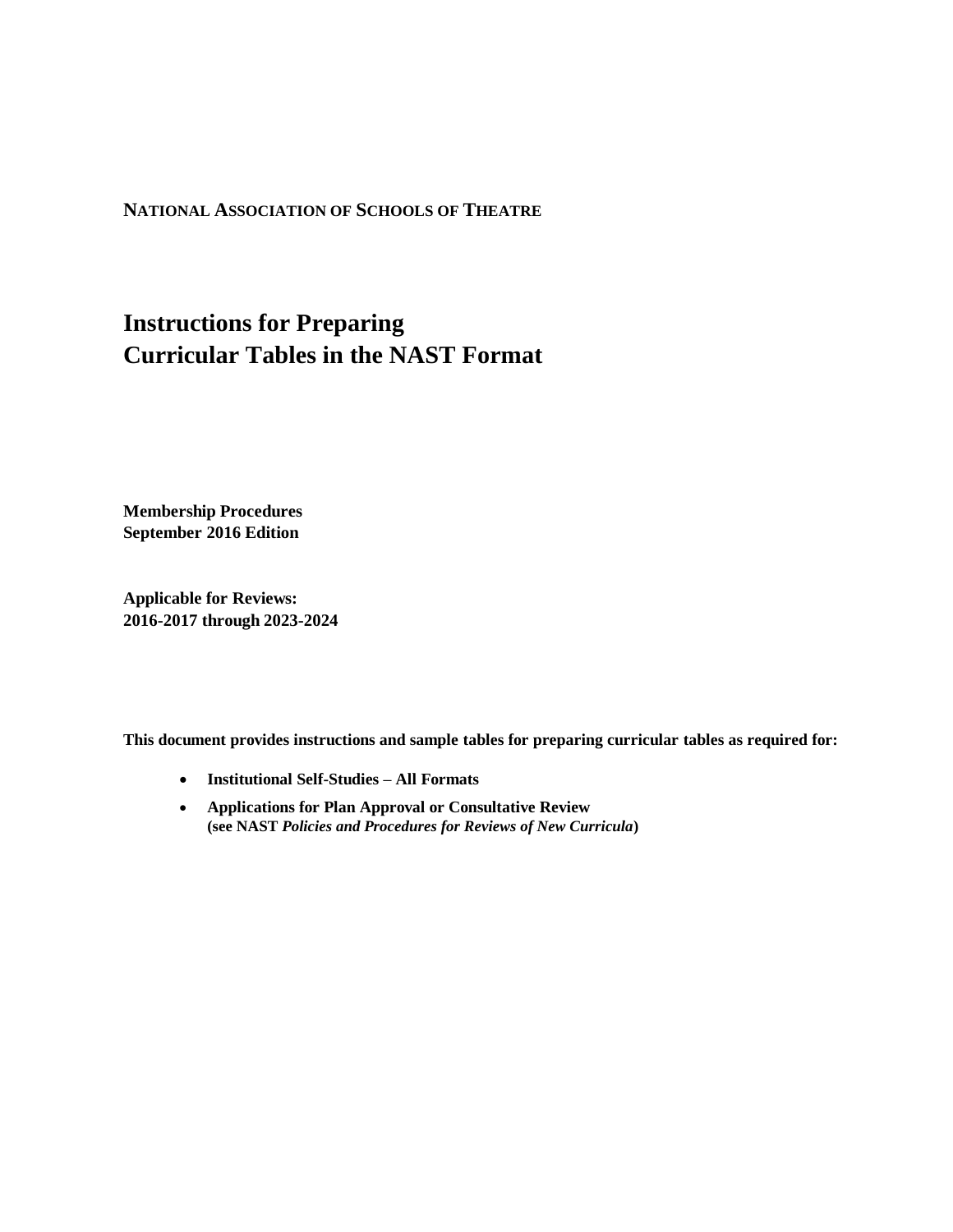## **National Office**

**NATIONAL ASSOCIATION OF SCHOOLS OF THEATRE** 11250 Roger Bacon Drive, Suite 21 Reston, Virginia 20190-5248

**Telephone: 703-437-0700**

**Facsimile: 703-437-6312**

**E-mail: [info@arts-accredit.org](mailto:info@arts-accredit.org) or use [staff directory](http://nast.arts-accredit.org/about/staff/)**

\_\_\_\_\_\_\_\_\_\_\_\_\_\_\_\_\_\_\_\_\_\_\_\_\_\_\_\_\_\_\_

**Web Site: [http://nast.arts-accredit.org](http://nast.arts-accredit.org/)**

Permission is hereby granted to copy this document for use in the accreditation process.

In addition to the *Instructions for Preparing Curricular Tables in the NAST Format*, the following are necessary to apply for accredited institutional Membership: (1) NAST *Procedures for Institutions*; (2) NAST *Procedures for the Self-Study Document – Format A;* or *Format B,* or *Format C;* and (3) the latest edition of the NAST *Handbook,* including any current addenda. These texts are available on the NAST Web site.

Information contained herein concerning programs, procedures, requirements, standards, and fees is subject to change without notice by the appropriate body of NAST.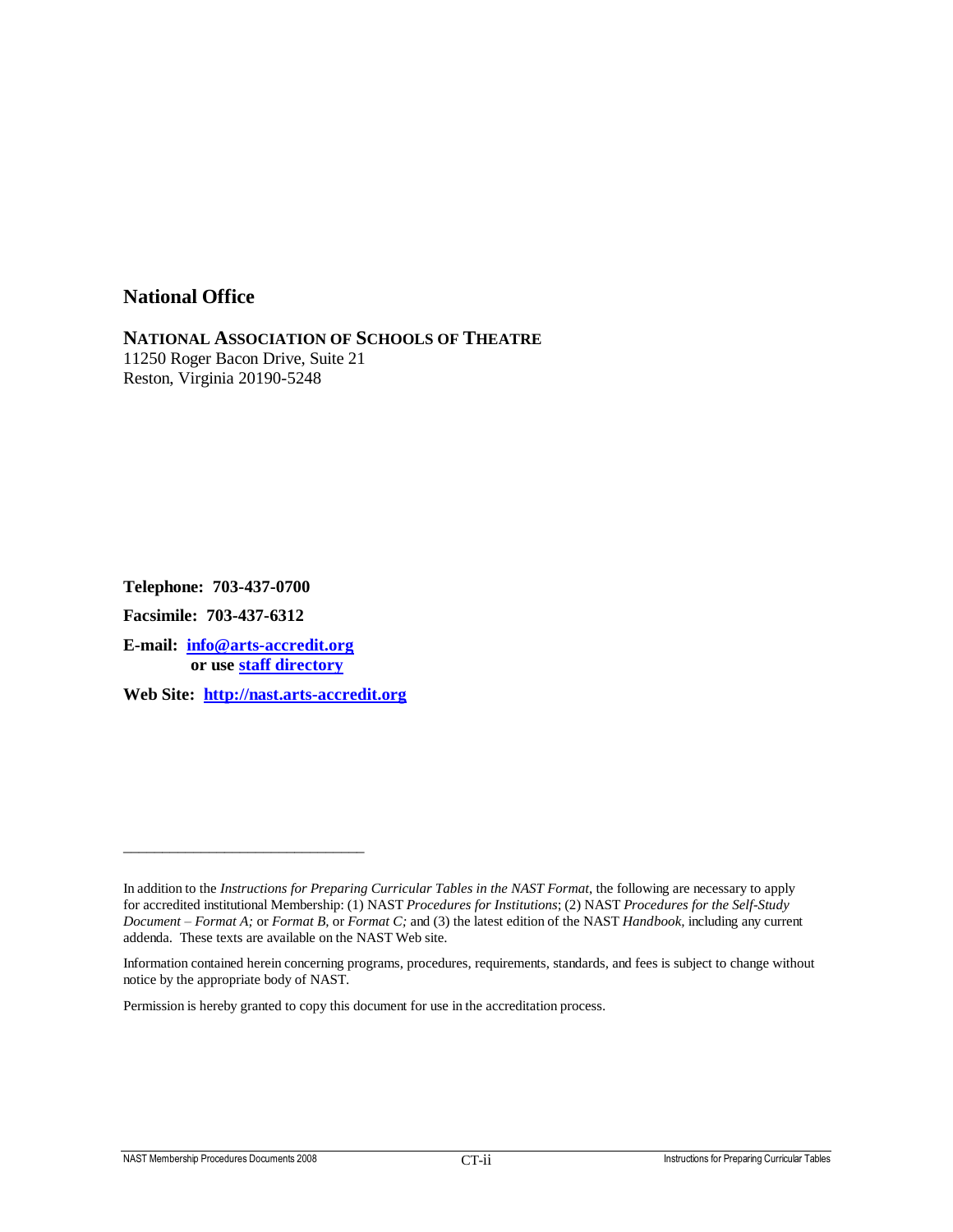# **Instructions for Preparing Curricular Tables in the NAST Format TABLE OF CONTENTS**

| Curricular Tables at a Glance: Overall Structure (Explanation Only) 2                   |
|-----------------------------------------------------------------------------------------|
| <b>Curricular Tables at a Glance: How to Calculate Percentages (Explanation Only) 3</b> |
|                                                                                         |
| <b>Instructions for Preparing Curricular Tables for:</b>                                |
|                                                                                         |
|                                                                                         |
|                                                                                         |
|                                                                                         |
|                                                                                         |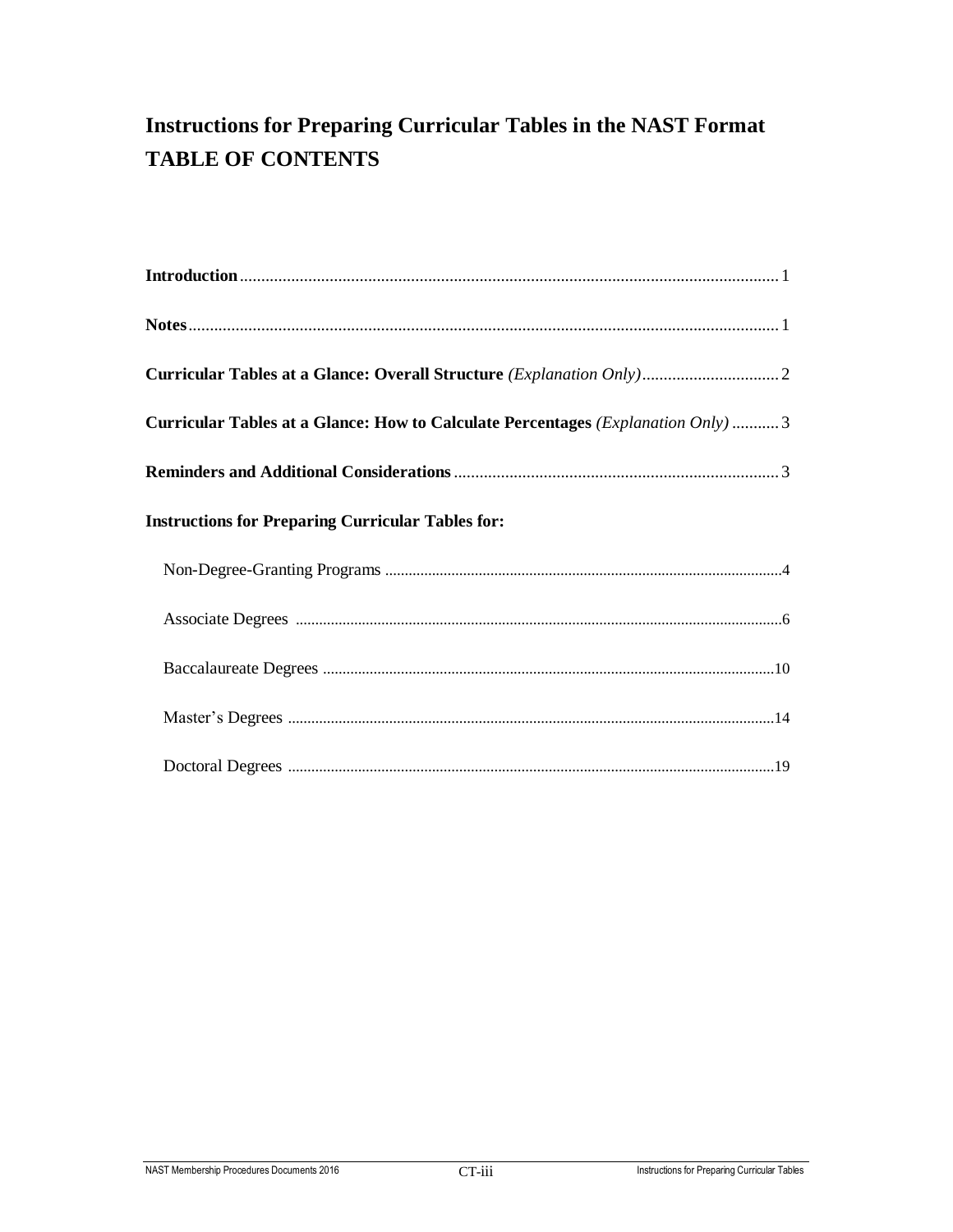## **Instructions for Preparing Curricular Tables in the NAST Format**

## **INTRODUCTION**

NAST curricular standards present an established framework in which each independent theatre unit can develop a unique approach to individual curricular programs. The fundamental purpose of curricular tables is to ensure that program/degree offerings are presented to the Commission in a format that is consistent, cogent, and clear.

Curricular tables should present an accurate and current picture of the structure and specific coursework required of programs/degrees offered by each institution.

NAST strongly recommends that each theatre unit maintain a current set of curricular tables in the NAST format for use in accreditation and other purposes.

Use and/or updating of curricular tables created for previous NAST reviews is highly encouraged.

## **NOTES**

- 1. Users of this document should consult standards statements available in the latest edition of the NAST *Handbook* and any current addenda.
- 2. The following explanation pages and the examples for specific degree types provide a template for presenting information. As noted in the explanation pages, elements of the template may be adjusted if necessary to provide the clearest picture of a program's curricular structure. Clarity and currency are requisites.
- 3. A curricular table is part of the description of each degree or program required in the Instructional Programs Portfolio (Section II.B.2. of *Format A* and *Format B* Self-Studies, and Section I.B.2. of *Format C* Self-Studies).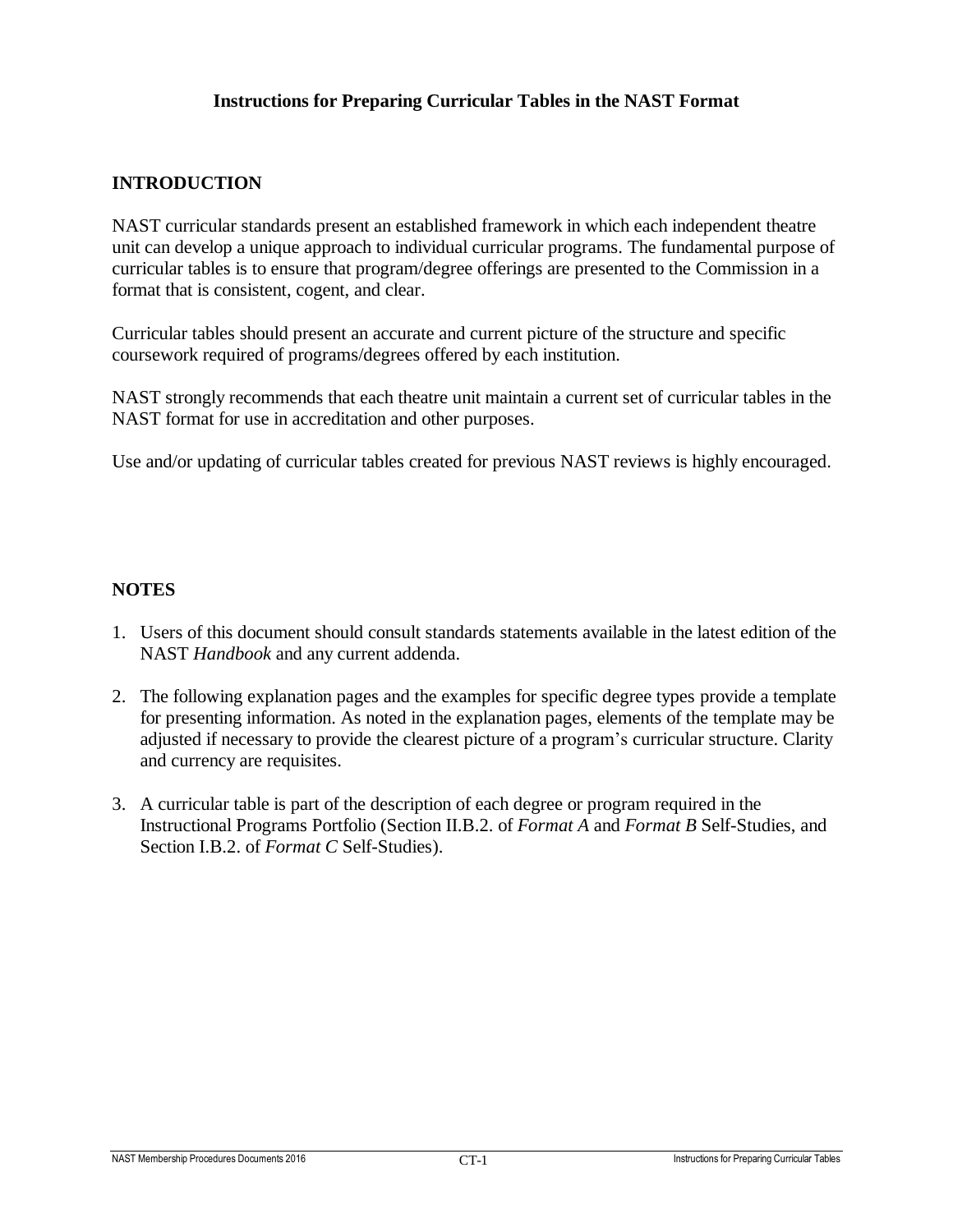#### CURRICULAR TABLES AT A GLANCE: OVERALL STRUCTURE *(Explanation Only)*

**Structural Component Descriptors:** These categories should correlate to the NAST Standards and Guidelines for various curricula types found in the latest edition of the *Handbook* and any current addenda*.* They will change based upon the type of degree/program described. Please use the example table in the set that follows that is appropriate for the specific degree type you are presenting. Using the appropriate table as the basis, additional descriptors and columns may be added if necessary to describe the curricular structure of a specific degree or to address other discrete study areas within degrees/programs.

| <b>Theatre Studies</b> | <b>Performance</b><br>and Theatre<br><b>Electives</b> | General<br><b>Studies</b> | <b>Electives</b> | <b>Total</b>                                                                                             |
|------------------------|-------------------------------------------------------|---------------------------|------------------|----------------------------------------------------------------------------------------------------------|
| Units $(=A)$           | Units $(=B)$                                          | Units $(=C)$              | Units $(=D)$     | $(A+B+C+D=)$<br><b>Total units required</b><br>for degree/program<br>completion                          |
| $\frac{0}{0}$          | $\frac{0}{0}$                                         | $\frac{0}{0}$             | $\frac{0}{0}$    | <b>Total percentage</b><br>(May be over 100% if<br>total number is higher than<br>suggested denominator) |

**Numbers of Units:** Insert the total amount of units in each category required to be taken during the entire course of study. The total in each box should reflect the sum of unit requirements in the corresponding section below.

Percentages: Divide the total number of units in each category by the appropriate denominator noted on the following page. Enter the percentage into these boxes. See "*How to Calculate Percentages*" on the next page for an expanded explanation.

#### **Theatre Studies** Course … …… # units Course … …… # units

| $Course \dots$                           |          | $+$ # units |                                                                                                              |
|------------------------------------------|----------|-------------|--------------------------------------------------------------------------------------------------------------|
| Total                                    |          | $=$ A units |                                                                                                              |
| <b>Performance and Theatre Electives</b> |          |             |                                                                                                              |
| Course                                   |          | $#$ units   |                                                                                                              |
| Course $\dots$                           | .        | $#$ units   |                                                                                                              |
| Course $\dots$ $\dots$                   |          | $+$ # units |                                                                                                              |
| Total                                    |          | $=$ B units | List of Courses by Category: Separate and list all                                                           |
| <b>General Studies</b>                   |          |             | courses required for the degree/program into the<br>categories listed as structural component descriptors in |
| Course $\dots$                           |          | $\#$ units  | the table above. Add categories as necessary. Sum the                                                        |
| Course $\dots$                           |          | $#$ units   | units in each category and place the totals in the "numbers"                                                 |
| Course                                   |          | $#$ units   | of units" boxes above.                                                                                       |
| Course                                   |          | $#$ units   |                                                                                                              |
| Course                                   |          | $#$ units   |                                                                                                              |
| Course                                   | .        | $+$ # units |                                                                                                              |
| Total                                    |          | $= C$ units |                                                                                                              |
| <b>Electives</b>                         |          |             |                                                                                                              |
| <b>Elective Course</b>                   | $\ldots$ | $#$ units   |                                                                                                              |
| <b>Free Elective Course</b>              |          | $+$ # units |                                                                                                              |
| Total                                    |          | $= D$ units |                                                                                                              |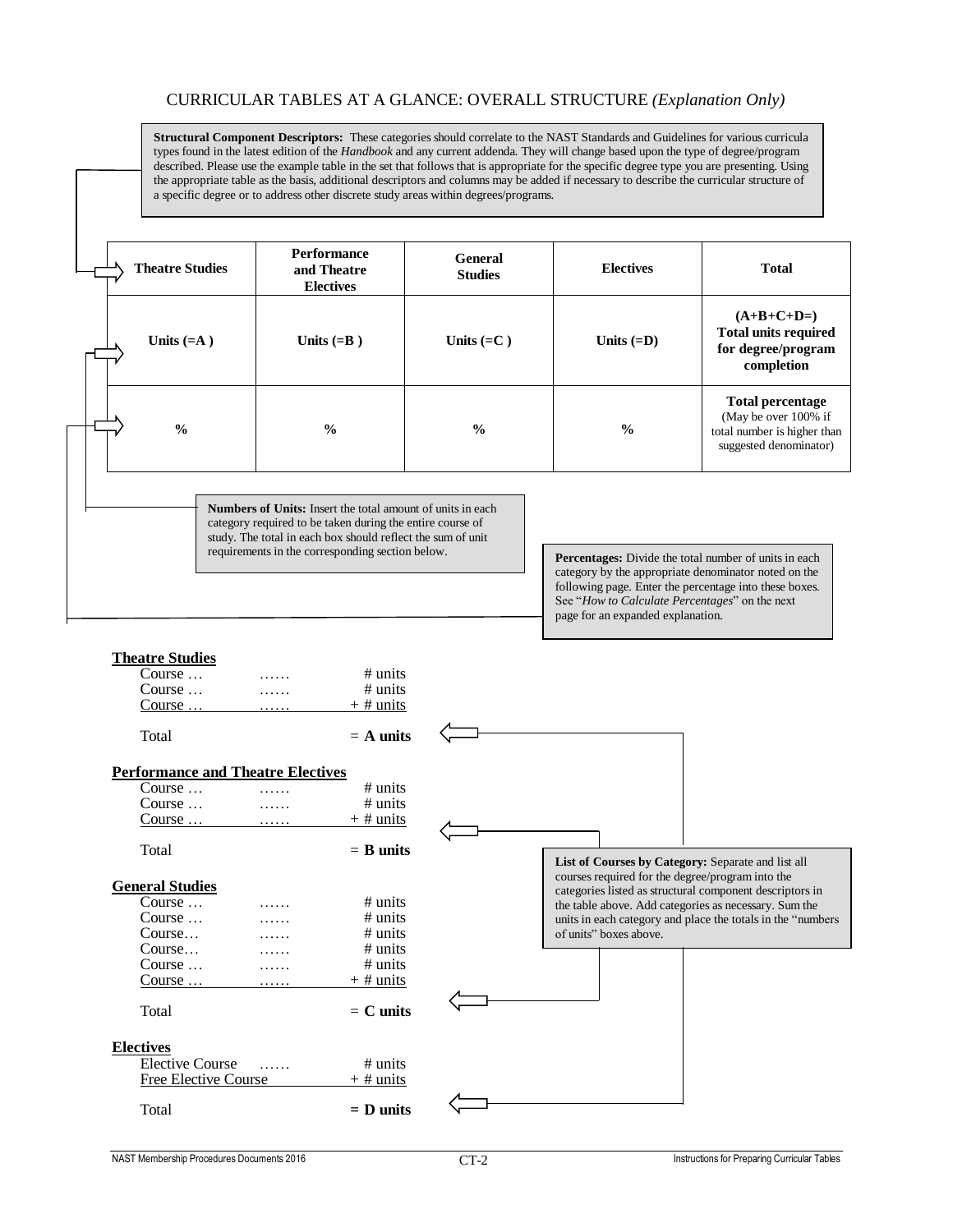# **CURRICULAR TABLES AT A GLANCE: HOW TO CALCULATE PERCENTAGES**

*(Explanation Only)*

| <b>Theatre Studies</b> | <b>Performance</b><br>and Theatre Electives                                                                                                              | General<br><b>Studies</b> | <b>Electives</b> | <b>Total</b>                                                                                                                                                                                                                                         |
|------------------------|----------------------------------------------------------------------------------------------------------------------------------------------------------|---------------------------|------------------|------------------------------------------------------------------------------------------------------------------------------------------------------------------------------------------------------------------------------------------------------|
| Units $(=A)$           | Units $(=B)$                                                                                                                                             | Units $(=C)$              | Units $(=D)$     | $(A+B+C+D=)$<br><b>Total Units</b>                                                                                                                                                                                                                   |
| $A/* = \%$             | $B/* = \%$                                                                                                                                               | $C/* = %$                 | $D/* = \%$       | $(A/*+B/*+C/*+D/*=)$<br>Total %                                                                                                                                                                                                                      |
|                        | <b>Step 1:</b> For each category, divide the number of<br>units by the appropriate denominator (*) listed<br>below. Enter the quotient into these boxes. |                           |                  | <b>Step 2:</b> Add the quotients expressed in<br>percentages from the boxes to the left to<br>arrive at the total percentage. This<br>number may exceed 100% if the total<br>number is higher than the suggested<br>denominator. This is acceptable. |

#### **\*Use appropriate denominator:**

*Associate degrees with semester hour units should use 60 as the denominator. Associate degrees with quarter hour units should use 90 as the denominator. Baccalaureate degrees with semester hour units should use 120 as the denominator. Baccalaureate degrees with quarter hour units should use 180 as the denominator. Initial Master's (M.A./M.S.) degrees with semester hour units should use 30 as the denominator. Initial Master's (M.A./M.S.) degrees with quarter hour units should use 45 as the denominator. Terminal Master's (M.F.A. or equivalent) degrees with semester hour units should use 60 as the denominator. Terminal Master's (M.F.A. or equivalent) degrees with quarter hour units should use 90 as the denominator.*

## **REMINDERS AND ADDITIONAL CONSIDERATIONS:**

- Make sure all courses required for the degree/program are listed.
- Do not count a course in more than one category.
- □ Differentiate between free and required electives by adding another column of boxes. Identify the subject area(s) of any required electives.
- A unit typically connotes a semester or quarter hour of credit.
- Add the unit amounts for all courses within a category.
- □ Divide the total in each category by the appropriate denominator, not the total number of units required.
- Check your addition and division.
- Make sure percentages add up to at least 100%. In some cases, total percentages will exceed 100%. Percentages in excess of 100 are a result of the actual required coursework exceeding the required denominator and are acceptable under this circumstance.
- Review percentages against *Handbook* requirements and guidelines for the degree or program being presented.
- Review competencies developed with competencies required by NAST as outlined in the *Handbook*.
- Provide explanations of deviations from NAST standards or common practice. (e.g., no credits for performance, etc.)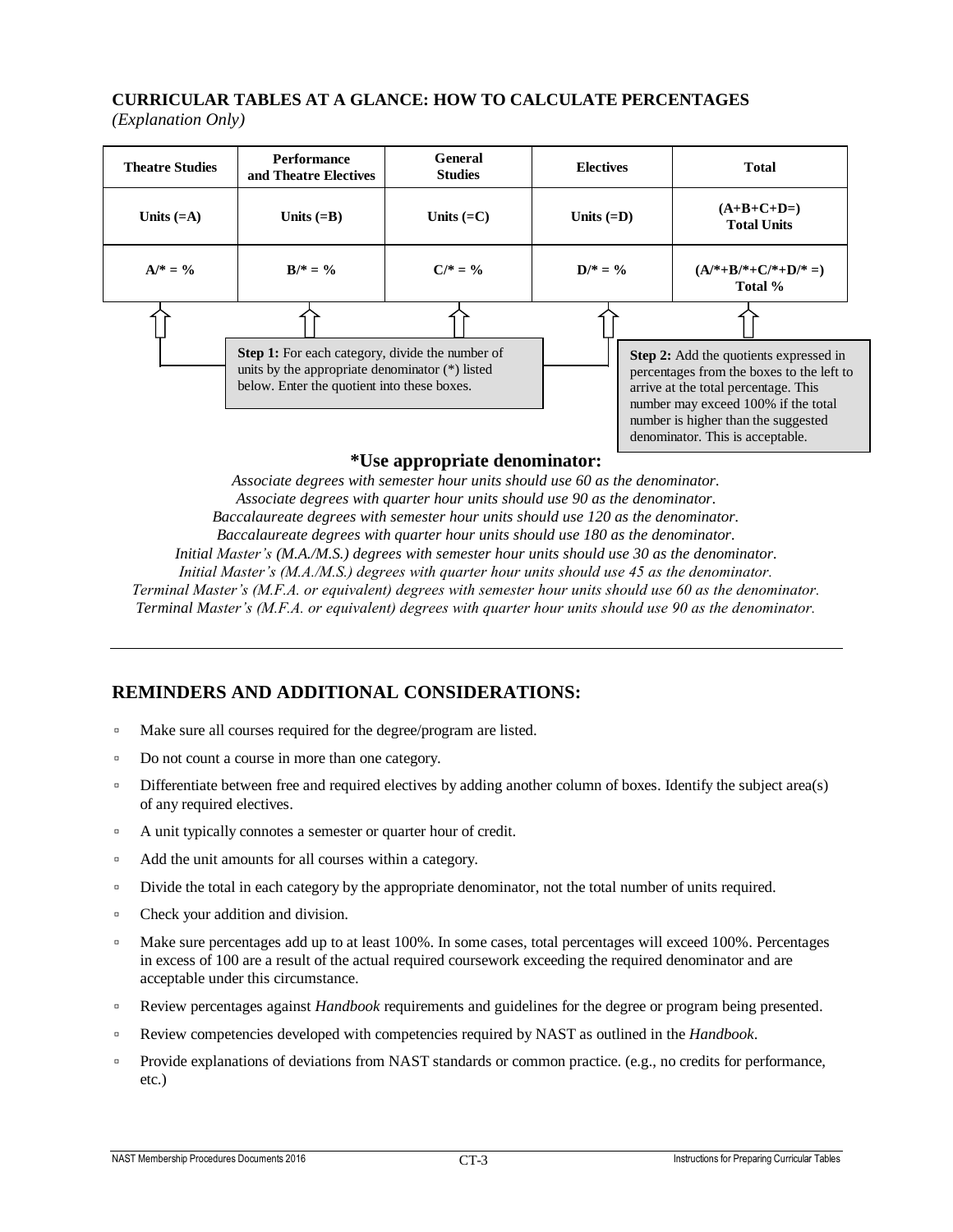# **Instructions for Preparing Curricular Tables for NON-DEGREE-GRANTING PROGRAMS**

- Complete a separate curricular table for each non-degree-granting program using the following table template.
- Institutions may modify a table template to aid in the accurate description of program offerings.
- If applicable, separate boxes may be added in a table for electives. Distinguish clearly between theatre electives and non-theatre electives.
- Each completed curricular table should describe a specific curricular offering.
- Program titles must match the specific content.
- Within each curricular table, develop a detailed curricular outline giving course numbers, titles, and unit allotments in categories that conform to those in the boxes. Attach a brief description of each course in the program unless course descriptions are included in the institution's catalog or in other parts of the Self-Study and referenced.
- Provide in the appropriate boxes the number of units for each portion of the curriculum.
- For the purposes of preparing curricular tables, a "unit" represents either one semester hour of credit, or one quarter hour of credit. Institutions utilizing the clock hour system should express requirements in terms of clock hours.
- Please refer to the latest edition of the NAST *Handbook* and any current addenda for specific program Standards and Guidelines.
- An example of a curricular table for a non-degree granting program follows.

**NOTE:** If your published program requirements provide a clear picture of curricular structure, **please provide in lieu of a table.**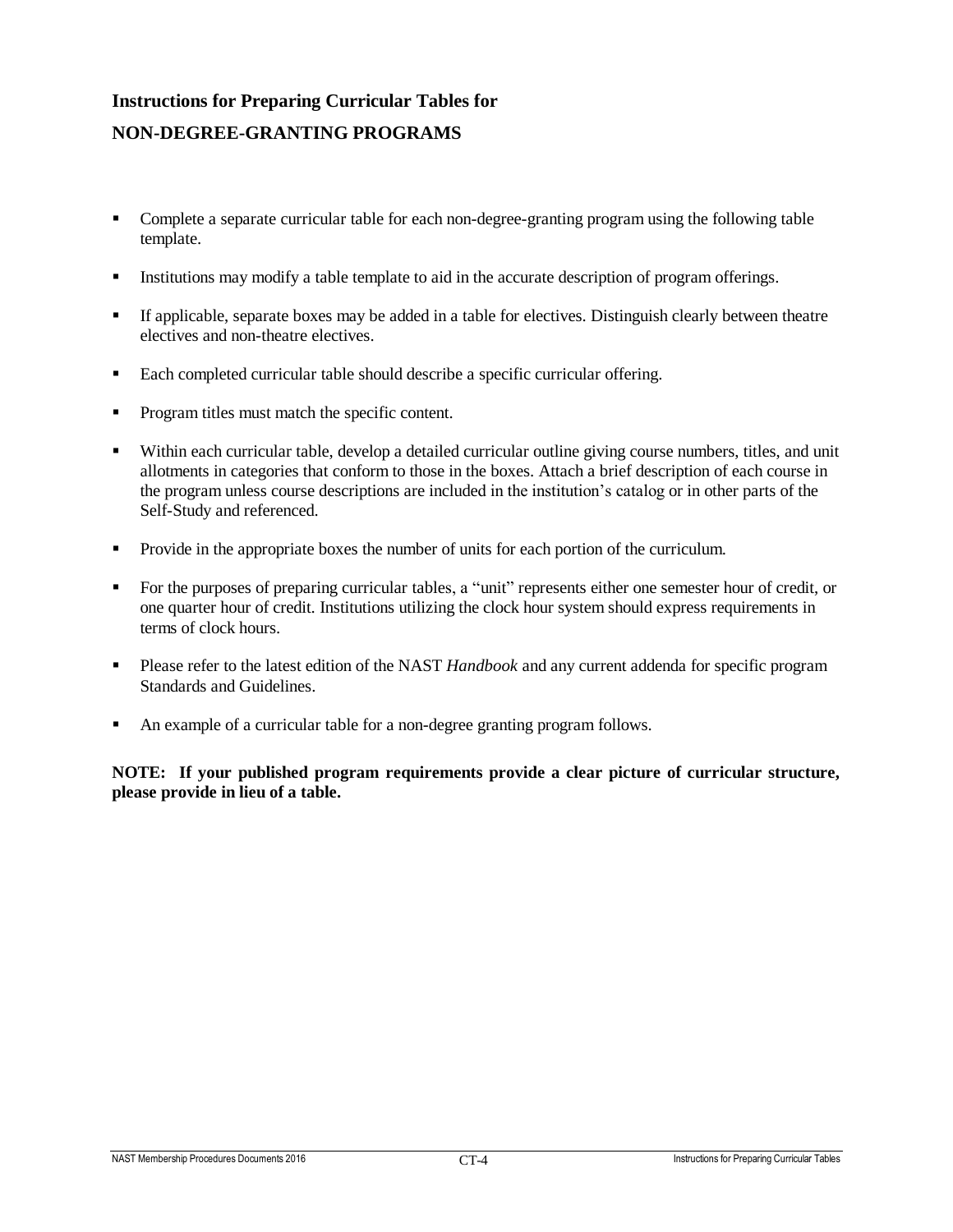#### **EXAMPLE: Non-Degree-Granting Programs**

| <b>Program Title:</b>         | <b>Number of Years to Complete the Program:</b> |
|-------------------------------|-------------------------------------------------|
| <b>Program Submitted for:</b> |                                                 |

*Select One:* □ Renewal of Plan Approval and Final Approval for Listing □ Renewal of Plan Approval  $\Box$  Plan Approval  $\Box$  Final Approval for Listing  $\Box$  Plan Approval and Final Approval for Listing

**Current Semester's Enrollment in Majors: \_\_\_\_\_\_\_\_\_\_\_\_\_\_\_\_\_\_\_\_\_\_\_\_\_\_\_\_\_\_\_\_\_\_\_\_\_\_\_\_\_\_\_\_\_\_\_\_\_\_\_\_\_\_\_\_\_\_\_**

**Name of Program Supervisor(s): \_\_\_\_\_\_\_\_\_\_\_\_\_\_\_\_\_\_\_\_\_\_\_\_\_\_\_\_\_\_\_\_\_\_\_\_\_\_\_\_\_\_\_\_\_\_\_\_\_\_\_\_\_\_\_\_\_\_\_\_\_\_\_\_\_\_\_**

| <b>Major Area</b>     | <b>Other Studies in</b><br><b>Theatre</b> | <b>Electives</b>      | <b>Totals</b>                   |
|-----------------------|-------------------------------------------|-----------------------|---------------------------------|
| Units $(=A)$          | Units $(=B)$                              | Units $(=C)$          | $(A+B+C=)$ Total Units          |
| or Clock Hours $(=A)$ | or Clock Hours $(=B)$                     | or Clock Hours $(=C)$ | or $(A+B+C=)$ Total Clock Hours |

**Percentage calculations are not required for this curricular table.**

#### **List course numbers, titles, and unit allotments under each applicable category.** *(See example below)*

# **Major Area** Theatre 617 **Acting 3 units** 3 units … list continues … Total Major Area \_\_\_ \_\_\_ units = A **Other Studies in Theatre** Theatre 607 Directing 1 unit … list continues … Total Other Studies in Theatre \_\_\_\_ units = B **Electives** At least four hours in theatre courses 1 unit … list continues … Total Electives  $\text{units} = \text{C}$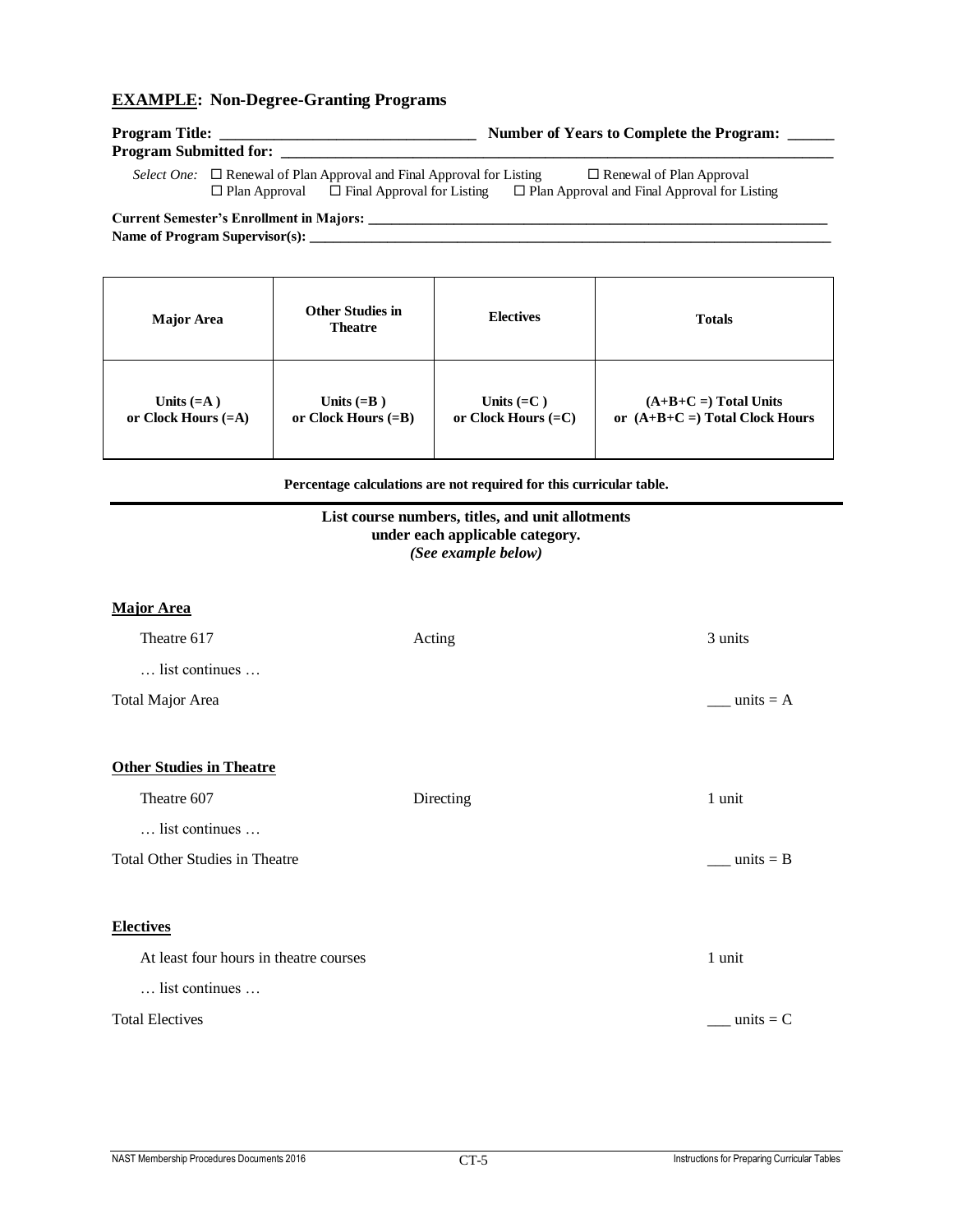# **Instructions for Preparing Curricular Tables for ASSOCIATE DEGREES**

- Complete a separate table for every major and (if applicable) each track/concentration/area of emphasis if designated in every associate degree using one of the following table templates according to the type of degree being described.
- Institutions may modify a table template to aid in the accurate description of program offerings.
- If applicable, separate boxes may be added in a table for electives. Distinguish clearly between theatre electives and non-theatre electives.
- Each completed curricular table should describe a specific curricular offering.
- Degree titles, including tracks/concentrations/areas of emphasis if designated, must match the specific content of the offering. Degrees should not be named for the units in which they are housed but by their content.
- Within each curricular table, develop a detailed curricular outline giving course numbers, titles, and unit allotments in categories that conform to those in the boxes. Refer to the curricular structure of the appropriate degree option in the latest edition of the NAST *Handbook* and any current addenda for clarification of "Major Area;" "Supportive Courses in Theatre;" "Performance and/or Design and/or Writing;" "Educational Theory, Methods, and Practice Teaching;" etc. Attach a brief description of each course in the program unless course descriptions are included in the institution's catalog or in other parts of the Self-Study and referenced.
- All institutions should use either 60 semester hours or 90 quarter hours as a base (denominator) for determining percentages. If programs require more than 60 semester hours or more than 90 quarter hours, this will result in percentage totals greater than 100% – this is acceptable. *See "How To Calculate Percentages" on page CT-3.*
- Provide in the appropriate boxes the number of units for each portion of the curriculum and the percentage of the total units (based on the required denominator) this represents.
- For the purposes of preparing curricular tables, a "unit" represents either one semester hour of credit, or one quarter hour of credit. Institutions utilizing the clock hour system should express requirements in terms of clock hours.
- Please refer to the latest edition of the NAST *Handbook* and any current addenda for specific program Standards and Guidelines.
- Examples of curricular tables for associate degree programs follow.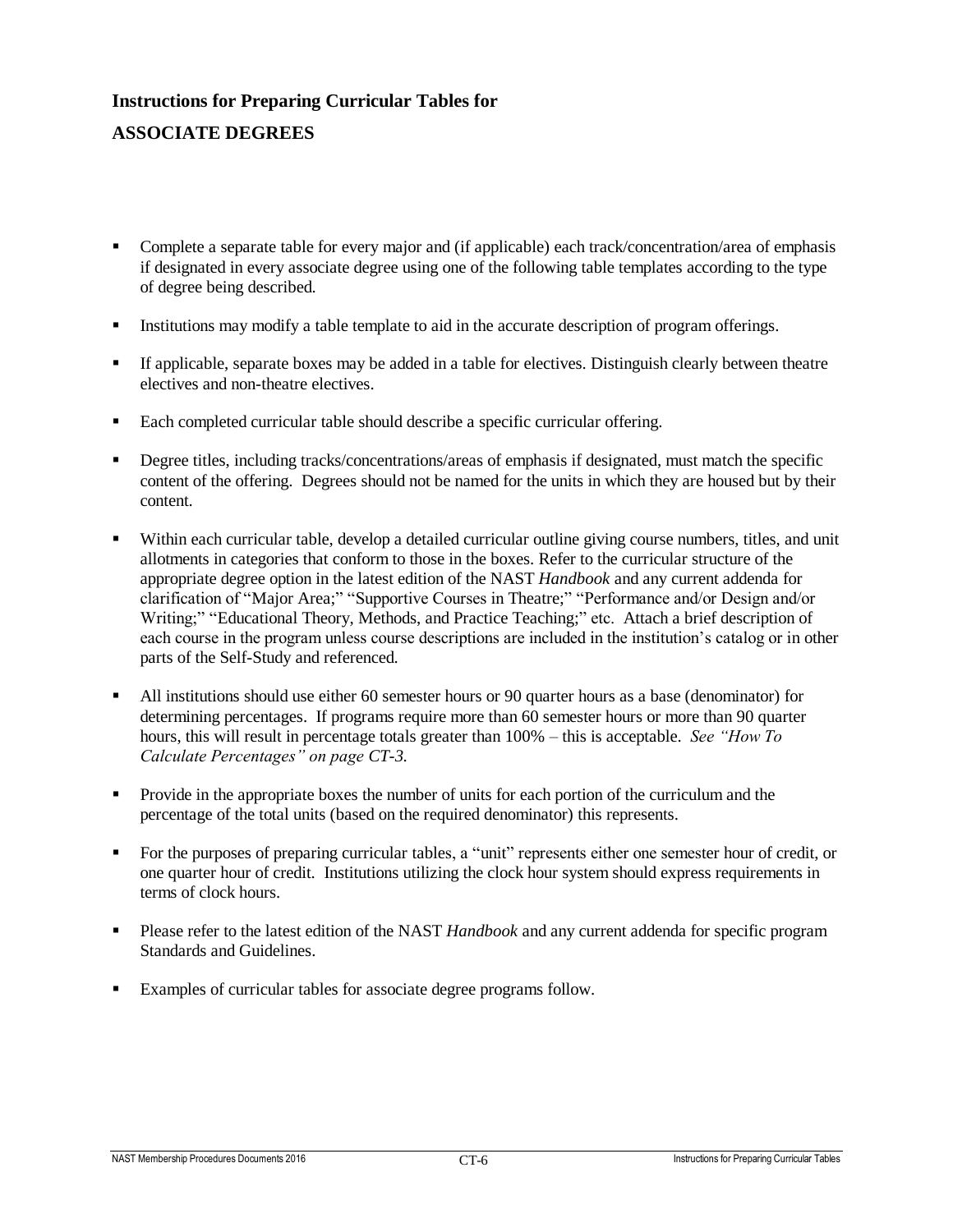#### **EXAMPLE 1: Liberal Arts Associate Degrees in Theatre (A.A./A.S./ degrees in theatre)**

#### **Program Title (include major and any designated track/concentration/area of emphasis):**

| <b>Number of Years to Complete the Program:</b> |  |                                                                                                                                             |                                                                                        |  |  |  |
|-------------------------------------------------|--|---------------------------------------------------------------------------------------------------------------------------------------------|----------------------------------------------------------------------------------------|--|--|--|
| <b>Program Submitted for (check one below):</b> |  |                                                                                                                                             |                                                                                        |  |  |  |
|                                                 |  | <i>Select One:</i> $\Box$ Renewal of Plan Approval and Final Approval for Listing<br>$\Box$ Plan Approval $\Box$ Final Approval for Listing | $\Box$ Renewal of Plan Approval<br>$\Box$ Plan Approval and Final Approval for Listing |  |  |  |

**Current Semester's Enrollment in Majors: \_\_\_\_\_\_\_\_\_\_\_\_\_\_\_\_\_\_\_\_\_\_\_\_\_\_\_\_\_\_\_\_\_\_\_\_\_\_\_\_\_\_\_\_\_\_\_\_\_\_\_\_\_\_\_\_\_\_\_** Name of Program Supervisor(s):

| <b>Major Area</b>  | <b>Supportive Courses in</b><br><b>Theatre</b> | <b>General Studies</b> | <b>Other Electives</b> | <b>Total</b><br><b>Number of Units</b> |
|--------------------|------------------------------------------------|------------------------|------------------------|----------------------------------------|
| # of units $(= A)$ | # of units $(= B)$                             | # of units $(=C)$      | # of units $(= D)$     | $(A+B+C+D=)$<br><b>Total Units</b>     |
| $(A^* =)$ %        | $(B/* =)$ %                                    | $(C/* =)$ %            | $(D/* =)$ %            | $(A/*+B/*+C/*+$<br>$D/* =$ Total %     |

**\****Associate degrees with semester hour units should use 60 as the denominator. \*Associate degrees with quarter hour units should use 90 as the denominator.*

| List course numbers, titles, and unit allotments<br>under each applicable category.<br>(See example below) |                           |                    |  |  |
|------------------------------------------------------------------------------------------------------------|---------------------------|--------------------|--|--|
| <b>Major Area</b>                                                                                          |                           |                    |  |  |
| Theatre 101                                                                                                | Acting                    | 3 units            |  |  |
| list continues                                                                                             |                           |                    |  |  |
| Total Major Area                                                                                           |                           | units $= A$        |  |  |
| <b>Supportive Courses in Theatre</b>                                                                       |                           |                    |  |  |
| Theatre 114                                                                                                | <b>Set Construction</b>   | 2 units            |  |  |
| list continues                                                                                             |                           |                    |  |  |
| <b>Total Supportive Courses in Theatre</b>                                                                 |                           | units $=$ B        |  |  |
| <b>General Studies</b>                                                                                     |                           |                    |  |  |
| English 111                                                                                                | <b>English Literature</b> | 3 units            |  |  |
| list continues                                                                                             |                           |                    |  |  |
| <b>Total General Studies</b>                                                                               |                           | $\equiv$ units = C |  |  |
| <b>Other Electives</b>                                                                                     |                           |                    |  |  |
| <b>Science Electives</b>                                                                                   |                           | 2 units            |  |  |
| list continues                                                                                             |                           |                    |  |  |
| <b>Total Other Electives</b>                                                                               |                           | units $= D$        |  |  |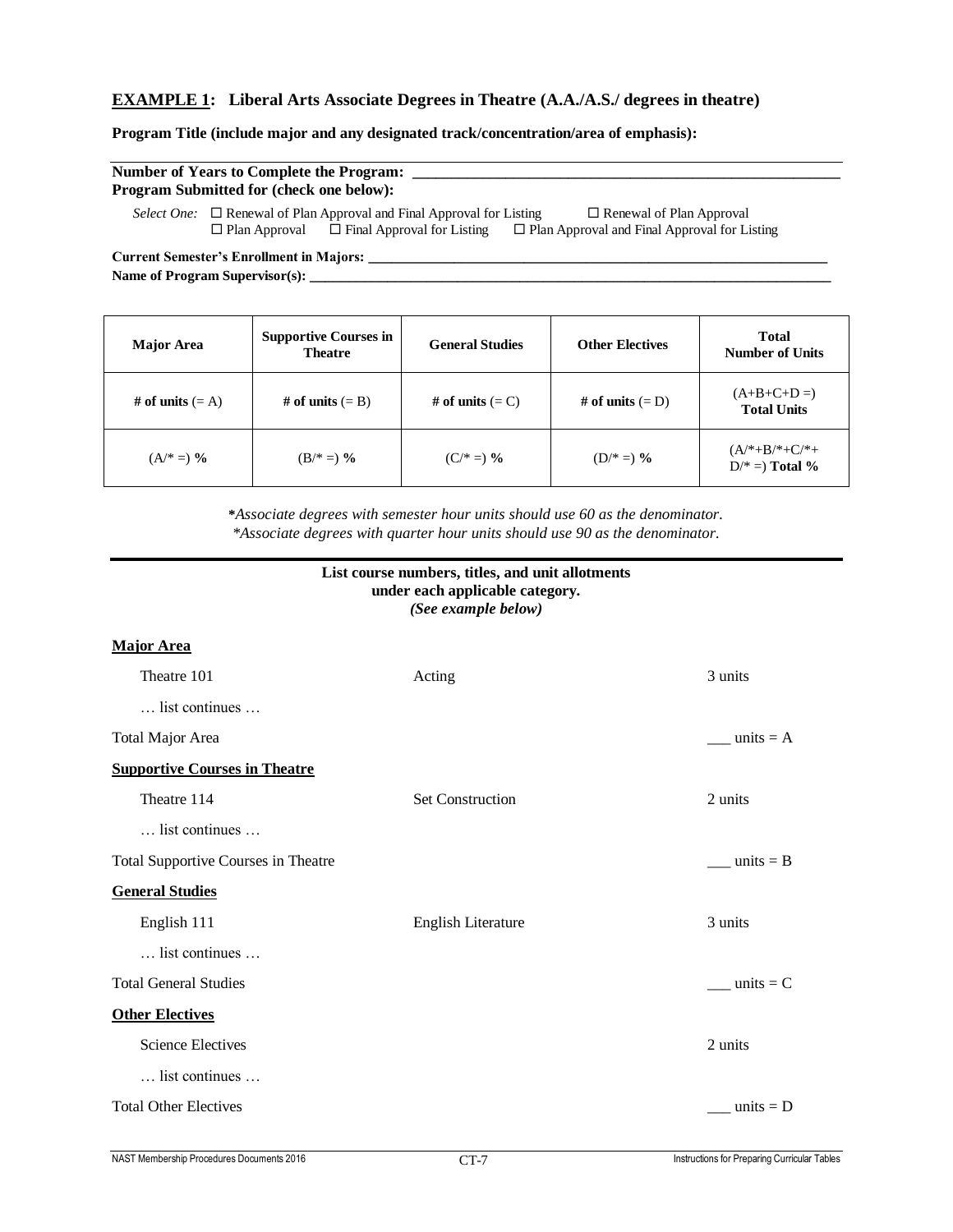#### EXAMPLE 2: Professional Associate Degrees in Theatre (A.F.A. degrees, or degrees with other titles having goals and objectives consistent with those for the A.F.A. degree in theatre)

**\_\_\_\_\_\_\_\_\_\_\_\_\_\_\_\_\_\_\_\_\_\_\_\_\_\_\_\_\_\_\_\_\_\_\_\_\_\_\_\_\_\_\_\_\_\_\_\_\_\_\_\_\_\_\_\_\_\_\_\_\_\_\_\_\_\_\_\_\_\_\_\_\_\_\_\_\_\_\_\_\_\_\_\_\_\_\_\_\_\_\_\_\_**

#### **Program Title (include major and any designated track/concentration/area of emphasis):**

#### **Number of Years to Complete the Program:**

#### **Program Submitted for (check one below):**

*Select One:* □ Renewal of Plan Approval and Final Approval for Listing □ Renewal of Plan Approval  $\Box$  Plan Approval  $\Box$  Final Approval for Listing  $\Box$  Plan Approval and Final Approval for Listing

**Current Semester's Enrollment in Majors: \_\_\_\_\_\_\_\_\_\_\_\_\_\_\_\_\_\_\_\_\_\_\_\_\_\_\_\_\_\_\_\_\_\_\_\_\_\_\_\_\_\_\_\_\_\_\_\_\_\_\_\_\_\_\_\_\_\_\_** Name of Program Supervisor(s):

| Performance and/or<br>Design and/or<br><b>Writing</b> | <b>Supportive Courses in</b><br><b>Theatre</b> | <b>General</b><br><b>Studies</b> | <b>Electives</b>   | <b>Total</b><br><b>Number of Units</b>  |
|-------------------------------------------------------|------------------------------------------------|----------------------------------|--------------------|-----------------------------------------|
| # of units $(= A)$                                    | # of units $(= B)$                             | # of units $(= C)$               | # of units $(= D)$ | $(A+B+C+D=)$<br><b>Total Units</b>      |
| $(A^{*}=)$ %                                          | $(B/* =)$ %                                    | $(C/* =)$ %                      | $(D/* =)$ %        | $(A^{*}+B^{*}+C^{*}+D^{*}=)$<br>Total % |

**\****Associate degrees with semester hour units should use 60 as the denominator. \*Associate degrees with quarter hour units should use 90 as the denominator.*

## **List course numbers, titles, and unit allotments under each applicable category.**

*(See example below)*

| <b>Performance and/or Design and/or Writing</b>              |                           |                    |
|--------------------------------------------------------------|---------------------------|--------------------|
| Theatre 113<br>list continues                                | Scene Design              | 3 units            |
| Total Performance and/or Design and/or Writing               |                           | units $= A$        |
| <b>Supportive Courses in Theatre</b>                         |                           |                    |
| Theory 204<br>list continues                                 | <b>Set Construction</b>   | 2 units            |
| <b>Total Supportive Courses in Theatre</b>                   |                           | $\equiv$ units = C |
| <b>General Studies</b>                                       |                           |                    |
| English 111<br>list continues                                | <b>English Literature</b> | 3 units            |
| <b>Total General Studies</b>                                 |                           | units $= D$        |
| <b>Electives</b>                                             |                           |                    |
| <b>Science Electives</b><br>$\ldots$ list continues $\ldots$ |                           | 2 units            |
| <b>Total Electives</b>                                       |                           | units $=$ E        |
|                                                              |                           |                    |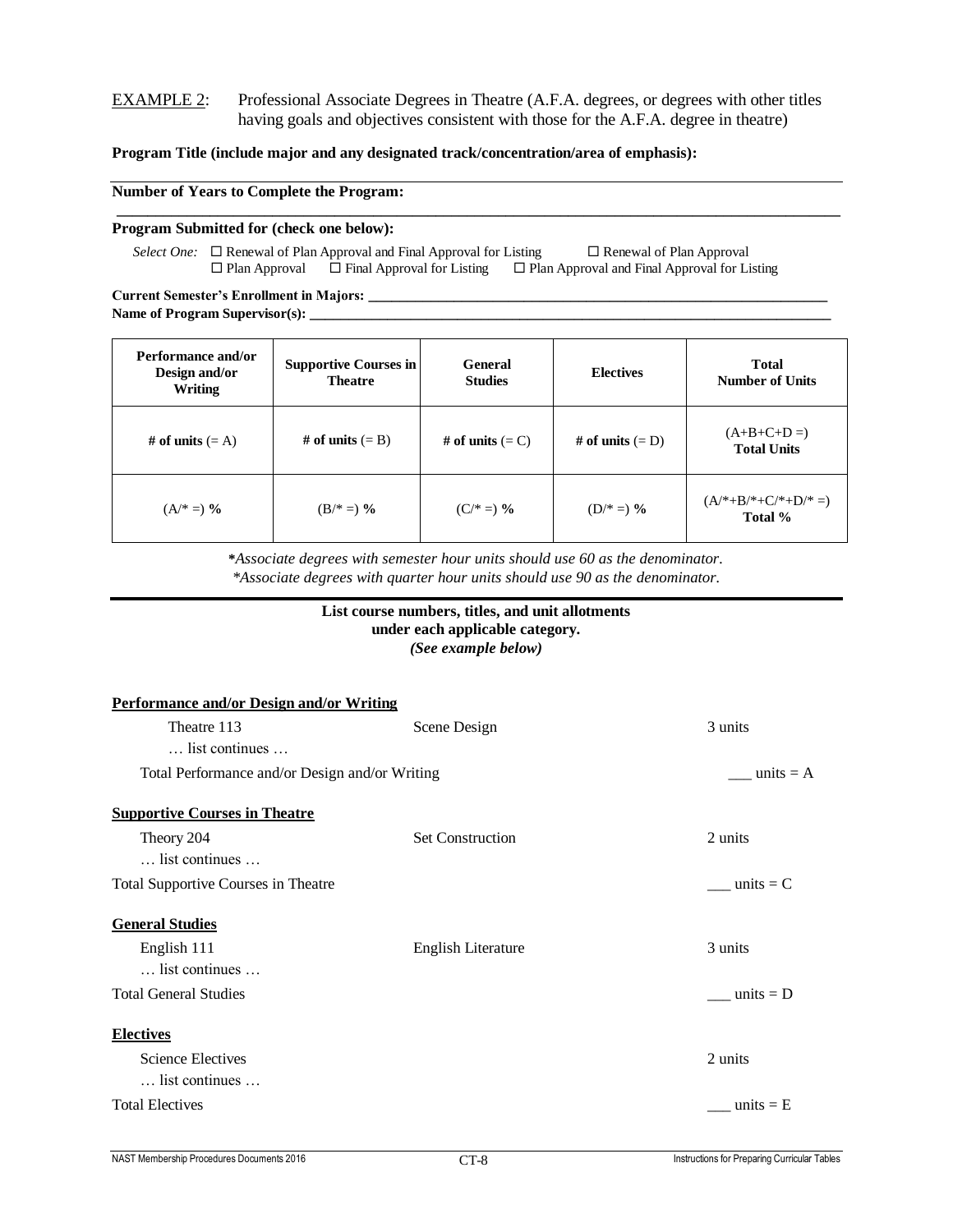#### **EXAMPLE 3: Associate Degrees in Theatre Education (A.A./A.S. degrees in theatre education)**

#### **Program Title (include major and any designated track/concentration/area of emphasis):**

| <b>Number of Years to Complete the Program:</b>                                   |                                 |  |  |  |  |
|-----------------------------------------------------------------------------------|---------------------------------|--|--|--|--|
| <b>Program Submitted for (check one below):</b>                                   |                                 |  |  |  |  |
| <i>Select One:</i> $\Box$ Renewal of Plan Approval and Final Approval for Listing | $\Box$ Renewal of Plan Approval |  |  |  |  |

 $\Box$  Plan Approval  $\Box$  Final Approval for Listing  $\Box$  Plan Approval and Final Approval for Listing

**Current Semester's Enrollment in Majors: \_\_\_\_\_\_\_\_\_\_\_\_\_\_\_\_\_\_\_\_\_\_\_\_\_\_\_\_\_\_\_\_\_\_\_\_\_\_\_\_\_\_\_\_\_\_\_\_\_\_\_\_\_\_\_\_\_\_\_** Name of Program Supervisor(s):

| <b>Supportive Courses in</b><br><b>Theatre (Include)</b><br><b>Theatre History</b> ) | <b>Educational</b><br>Theory, Methods,<br>and Practice<br><b>Teaching</b> | <b>General</b><br><b>Studies</b> | <b>Electives</b>   | Total<br><b>Number of Units</b>    |
|--------------------------------------------------------------------------------------|---------------------------------------------------------------------------|----------------------------------|--------------------|------------------------------------|
| # of units $(= A)$                                                                   | # of units $(= B)$                                                        | # of units $(= C)$               | # of units $(= D)$ | $(A+B+C+D=)$<br><b>Total Units</b> |
| $(A^{*} =)$ %                                                                        | $(B/* =)$ %                                                               | $(C/* =)$ %                      | $(D/* =)$ %        | $(A/*+B/*+C/*+D/*=)$<br>Total %    |

**\****Associate degrees with semester hour units should use 60 as the denominator. \*Associate degrees with quarter hour units should use 90 as the denominator.*

#### **List course numbers, titles, and unit allotments under each applicable category.** *(See example below)*

| <b>Supportive Courses in Theatre</b>                      |                       |                |
|-----------------------------------------------------------|-----------------------|----------------|
| Theatre 113                                               | Acting                | 3 units        |
| $\ldots$ list continues $\ldots$                          |                       |                |
| <b>Total Supportive Courses in Theatre</b>                |                       | units $= A$    |
| <b>Educational Theory, Methods, and Practice Teaching</b> |                       |                |
| Education 121                                             | <b>Methods Survey</b> | 2 units        |
| list continues                                            |                       |                |
| Total Educational Theory, Methods, and Practice Teaching  |                       | units $= C$    |
| <b>General Studies</b>                                    |                       |                |
| English 111                                               | English Literature    | 3 units        |
| list continues                                            |                       |                |
| <b>Total General Studies</b>                              |                       | $\_ units = D$ |
| <b>Electives</b>                                          |                       |                |
| <b>Psychology Electives</b>                               |                       | 2 units        |
| list continues                                            |                       |                |
| <b>Total Electives</b>                                    |                       | units $=$ E    |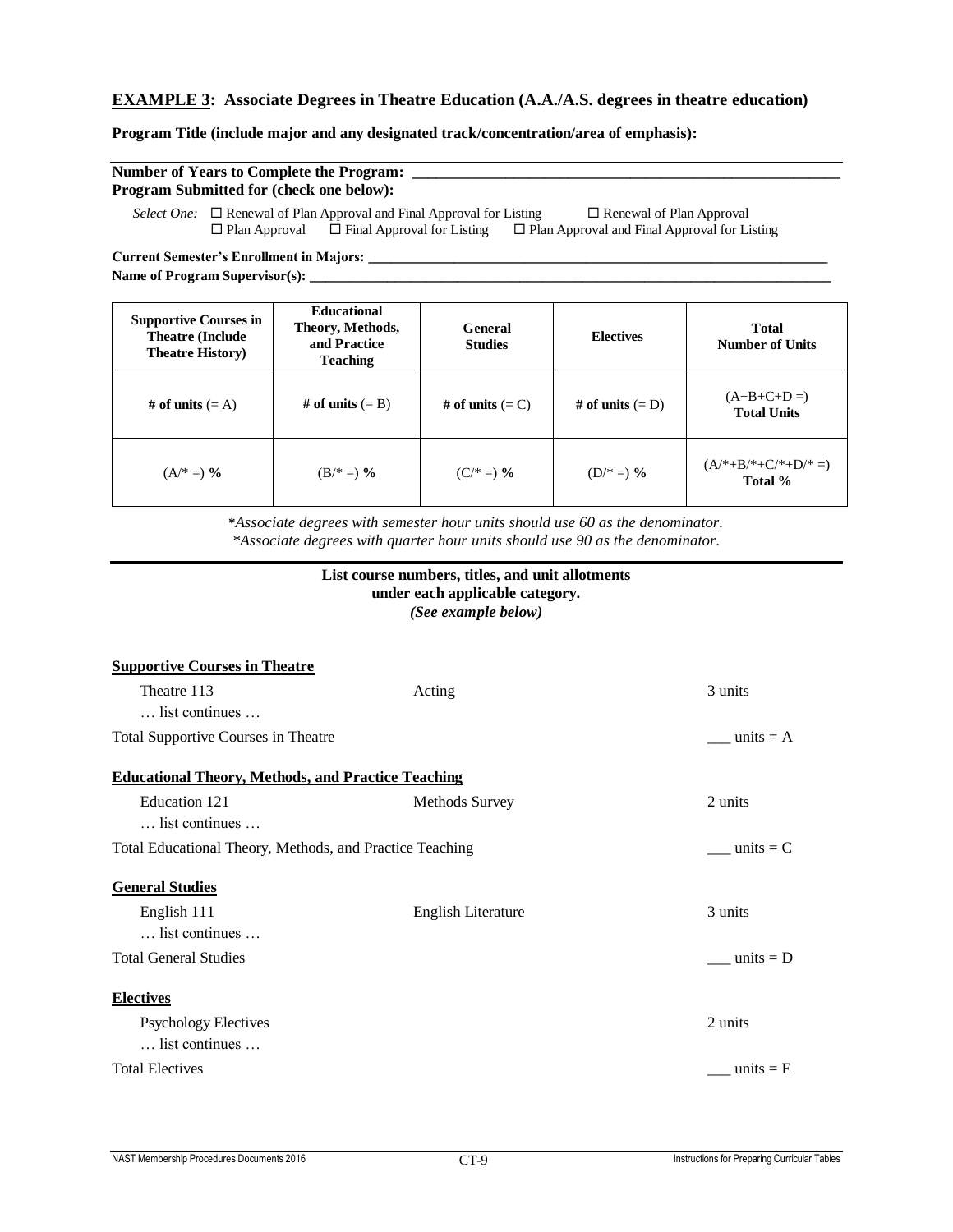# **Instructions for Preparing Curricular Tables for BACCALAUREATE DEGREES**

- Complete a separate table for every major and (if applicable) each track/concentration/area of emphasis if designated in every baccalaureate degree curriculum, using one of the following table templates according to the type of degree being described; for example, Liberal Arts Baccalaureate Degrees in Theatre, Professional Baccalaureate Degrees in Theatre, Baccalaureate Degrees in Theatre Education, etc.
- Institutions may modify a table template to aid in the accurate description of program offerings.
- If applicable, separate boxes may be added in a table for electives. Distinguish clearly between theatre electives and non-theatre electives.
- Each completed curricular table should describe a specific curricular offering.
- Degree titles, including tracks/concentrations/areas of emphasis if designated, must match the specific content of the offering. Degrees should not be named for the units in which they are housed but by their content.
- Within each curricular table, develop a detailed curricular outline giving course numbers, titles, and unit allotments in categories that conform to those in the table. Refer to the curricular structure of the appropriate degree option in the latest edition of the NAST *Handbook* and any current addenda for clarification of "Theatre Studies"; "Theatre and Supportive Courses"; "Performance and Required Theatre Electives"; "Educational Theory, Methods, and Practice Teaching"; etc. Attach a brief description of each course in the degree unless course descriptions are included in the institution's catalog or in other parts of the Self-Study and referenced.
- All institutions should use either 120 semester hours or 180 quarter hours as a base (denominator) for determining percentages. If programs require more than 120 semester hours or more than 180 quarter hours, this will result in percentage totals greater than 100% – this is acceptable. *See "How To Calculate Percentages" on page CT-3.*
- Provide in the appropriate boxes the number of units for each portion of the curriculum and the percentage of the total units (based on the required denominator) this represents.
- For the purposes of preparing curricular tables, a "unit" represents either one semester hour of credit, or one quarter hour of credit.
- Please refer to the latest edition of the NAST *Handbook* and any current addenda for specific degree Standards and Guidelines.
- Examples of curricular tables for baccalaureate degrees follow.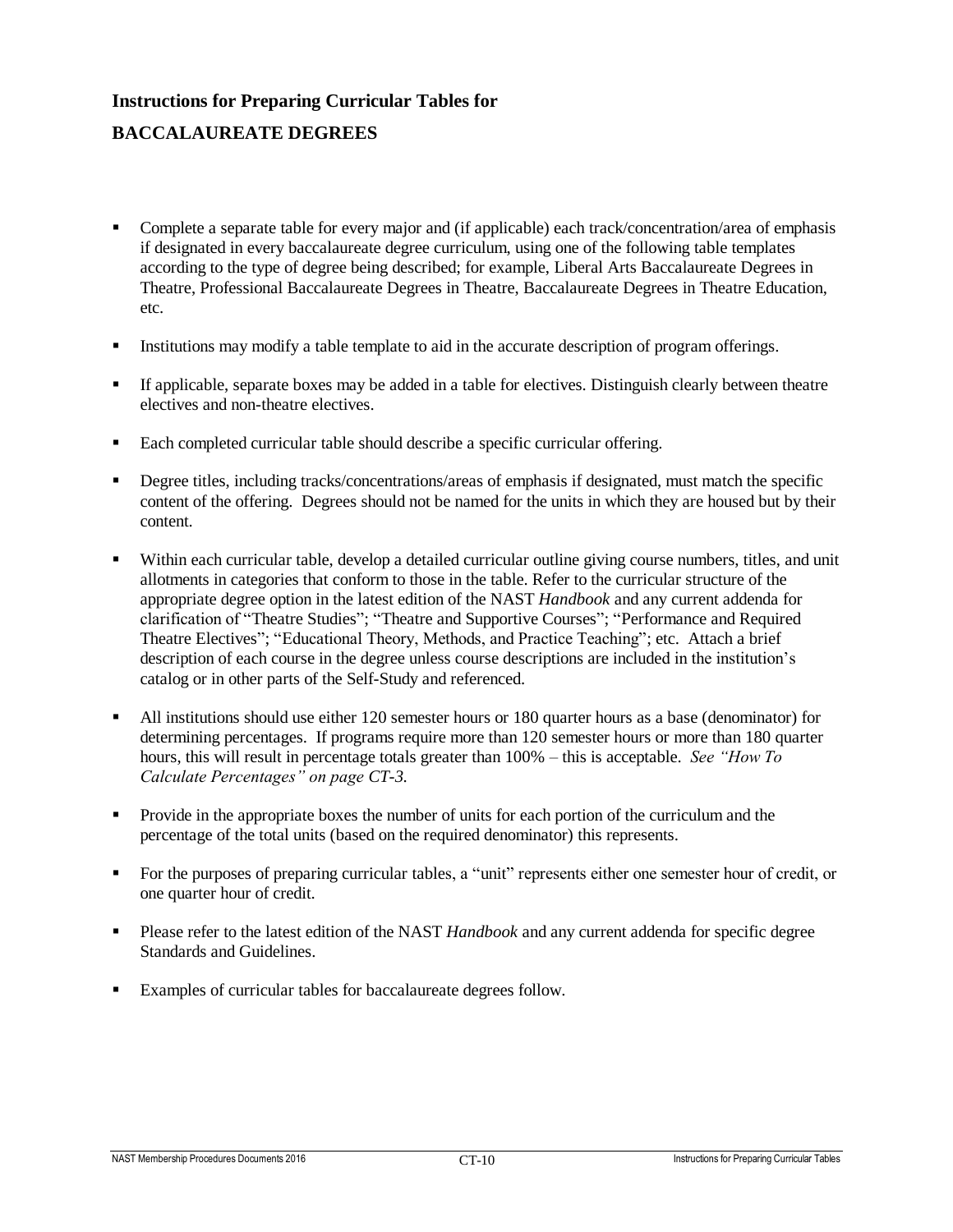#### **EXAMPLE 1: Liberal Arts Baccalaureate Degrees in Theatre (B.A./B.S. degrees with a major in theatre)**

#### **Program Title (include major and any designated track/concentration/area of emphasis):**

#### Number of Years to Complete the Program: **Program Submitted for (check one below):**

*Select One:*  $\Box$  Renewal of Plan Approval and Final Approval for Listing  $\Box$  Renewal of Plan Approval  $\Box$  Plan Approval  $\Box$  Final Approval for Listing  $\Box$  Plan Approval and Final Approval for Listing

**Current Semester's Enrollment in Majors: \_\_\_\_\_\_\_\_\_\_\_\_\_\_\_\_\_\_\_\_\_\_\_\_\_\_\_\_\_\_\_\_\_\_\_\_\_\_\_\_\_\_\_\_\_\_\_\_\_\_\_\_\_\_\_\_\_\_\_**

Name of Program Supervisor(s):

**Theatre Studies**

| <b>Theatre</b><br><b>Studies</b> | Performance and<br><b>Required Theatre</b><br><b>Electives</b> | General<br><b>Studies</b> | <b>General Studies</b><br><b>Electives</b> | <b>Total</b><br><b>Number of Units</b> |
|----------------------------------|----------------------------------------------------------------|---------------------------|--------------------------------------------|----------------------------------------|
| # of units $(= A)$               | # of units $(= B)$                                             | # of units $(= C)$        | # of units $(= D)$                         | $(A+B+C+D=)$<br><b>Total Units</b>     |
| $(A^{*} =)$ %                    | $(B/* =)$ %                                                    | $(C/* =)$ %               | $(D/* =)$ %                                | $(A/*+B/*+C/*+$<br>$D/* =$ Total %     |

**\****Baccalaureate degrees with semester hour units should use 120 as the denominator. \*Baccalaureate degrees with quarter hour units should use 180 as the denominator.*

If applicable, add boxes for areas of emphasis such as theatre industry, business, second major, a designated area of emphasis in an outside field, etc.

#### **List course numbers, titles, and unit allotments under each applicable category.** *(See example below)*

| <u>Theatre Studies</u>                                  |                    |               |
|---------------------------------------------------------|--------------------|---------------|
| Theatre 214                                             | Theatre History    | 3 units       |
| list continues                                          |                    |               |
| <b>Total Theatre Studies</b>                            |                    | units $= A$   |
| <b>Performance and Required Theatre Electives</b>       |                    |               |
| Theatre 113                                             | Acting             | 2 units       |
| list continues                                          |                    |               |
| <b>Total Performance and Required Theatre Electives</b> |                    | units $=$ B   |
| <b>General Studies</b>                                  |                    |               |
| English 111                                             | English Literature | 3 units       |
| list continues                                          |                    |               |
| <b>Total General Studies</b>                            |                    | units $=$ $C$ |
| <b>General Studies Electives</b>                        |                    |               |
| <b>Science Electives</b>                                |                    | 2 units       |
| list continues                                          |                    |               |
| <b>Total General Studies Electives</b>                  |                    | units $= D$   |
|                                                         |                    |               |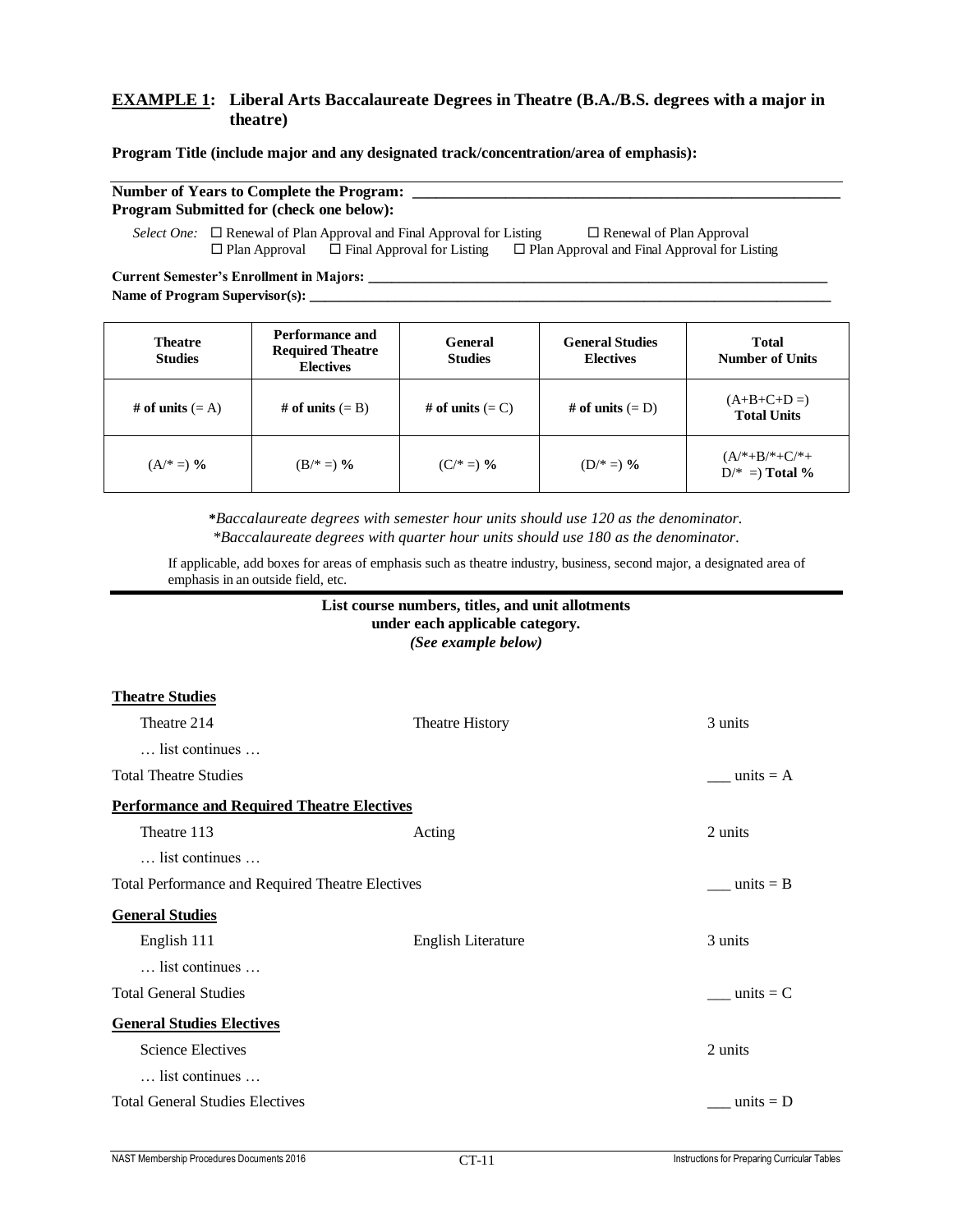#### **EXAMPLE 2:** Professional Baccalaureate Degrees in Theatre (B.F.A. degrees, or professional degrees with other titles having goals and objectives consistent with those for the B.F.A. degree)

#### **Program Title (include major and any designated track/concentration/area of emphasis):**

#### Number of Years to Complete the Program: **Program Submitted for (check one below):**

*Select One:*  $\Box$  Renewal of Plan Approval and Final Approval for Listing  $\Box$  Renewal of Plan Approval  $\Box$  Plan Approval  $\Box$  Final Approval for Listing  $\Box$  Plan Approval and Final Approval for Listing

**Current Semester's Enrollment in Majors: \_\_\_\_\_\_\_\_\_\_\_\_\_\_\_\_\_\_\_\_\_\_\_\_\_\_\_\_\_\_\_\_\_\_\_\_\_\_\_\_\_\_\_\_\_\_\_\_\_\_\_\_\_\_\_\_\_\_\_** Name of Program Supervisor(s):

| Performance and/or<br>Design and/or<br>Writing | <b>Supportive Courses</b><br>in Theatre | General<br><b>Studies</b> | <b>Electives</b>   | <b>Total</b><br><b>Number of Units</b>         |
|------------------------------------------------|-----------------------------------------|---------------------------|--------------------|------------------------------------------------|
| # of units $(= A)$                             | # of units $(= B)$                      | # of units $(= C)$        | # of units $(= D)$ | $(A+B+C+D=)$<br><b>Total Units</b>             |
| $(A^* =)$ %                                    | $(B/* =)$ %                             | $(C/* =)$ %               | $(D/* =)$ %        | $(A^{*}+B^{*}+C^{*}+C^{*})$<br>$D/* =$ Total % |

**\****Baccalaureate degrees with semester hour units should use 120 as the denominator. \*Baccalaureate degrees with quarter hour units should use 180 as the denominator.*

|                                                                | List course numbers, titles, and unit allotments<br>under each applicable category.<br>(See example below) |             |
|----------------------------------------------------------------|------------------------------------------------------------------------------------------------------------|-------------|
| <b>Performance and/or Design and/or Writing</b>                |                                                                                                            |             |
| Theatre 113                                                    | Scene Design                                                                                               | 3 units     |
| list continues                                                 |                                                                                                            |             |
| Total Performance and/or Design and/or Writing $\mu$ units = A |                                                                                                            |             |
| <b>Supportive Courses in Theatre</b>                           |                                                                                                            |             |
| Theory 204                                                     | <b>Set Construction</b>                                                                                    | 2 units     |
| list continues                                                 |                                                                                                            |             |
| Total History and Theory and Related Studies                   |                                                                                                            | units $=$ B |
| <b>General Studies</b>                                         |                                                                                                            |             |
| English 111                                                    | English Literature                                                                                         | 3 units     |
| list continues                                                 |                                                                                                            |             |
| <b>Total General Studies</b>                                   |                                                                                                            | units $=$ C |
| <b>Electives</b>                                               |                                                                                                            |             |
| <b>Science Electives</b>                                       |                                                                                                            | 2 units     |
| list continues                                                 |                                                                                                            |             |
| <b>Total Electives</b>                                         |                                                                                                            | units $= D$ |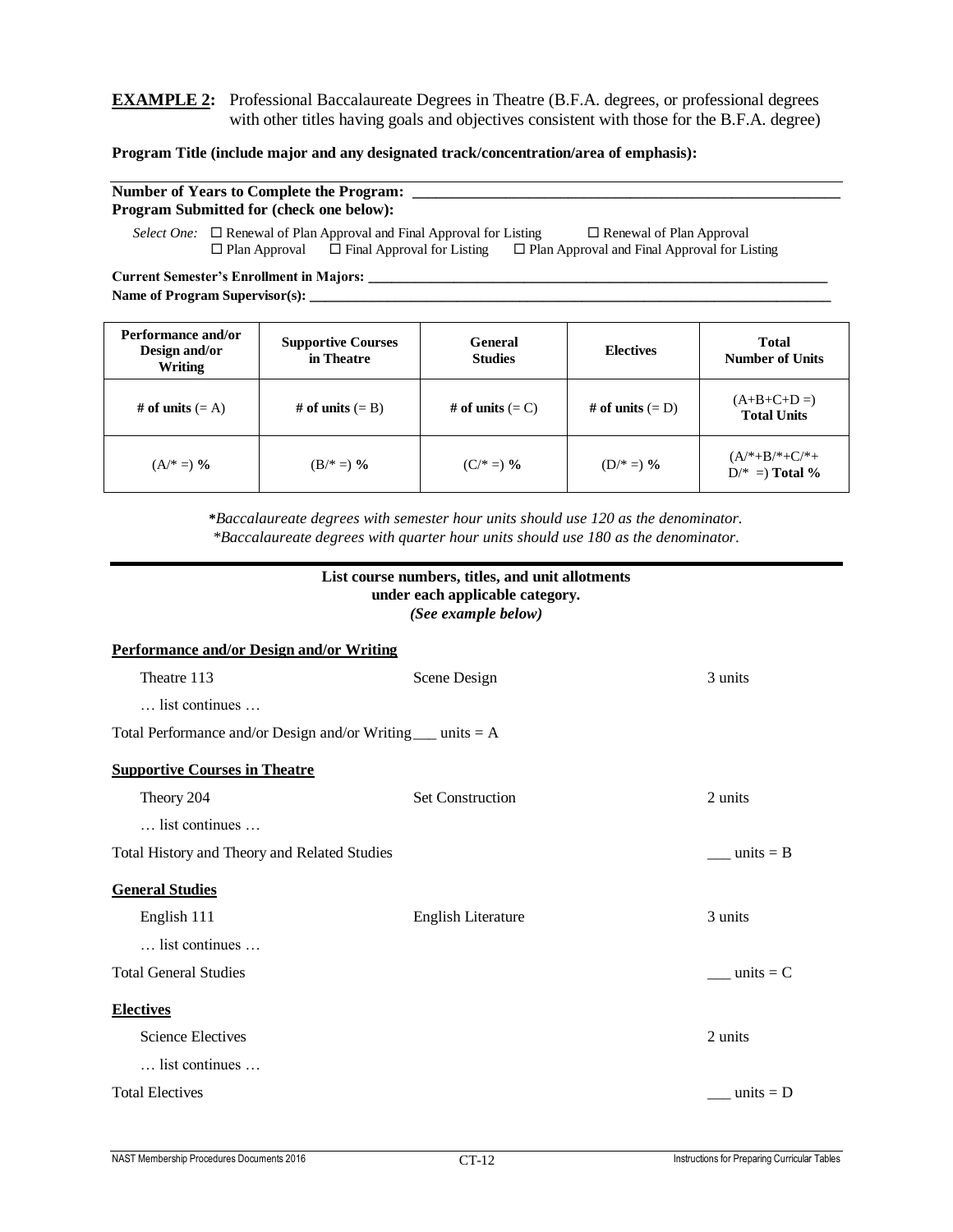#### **EXAMPLE 3: Baccalaureate Degrees in Theatre Education (all programs that prepare specialist theatre teachers, irrespective of degree title: B.F.A. in Theatre Education, B.A. in Theatre Education, B.S. in Theatre Education, etc.)**

**Program Title (include major and any designated track/concentration/area of emphasis):**

#### **Number of Years to Complete the Program: \_\_\_\_\_\_\_\_\_\_\_\_\_\_\_\_\_\_\_\_\_\_\_\_\_\_\_\_\_\_\_\_\_\_\_\_\_\_\_\_\_\_\_\_\_\_\_\_\_\_\_\_\_\_\_ Program Submitted for (check one below):**

*Select One:*  $\Box$  Renewal of Plan Approval and Final Approval for Listing  $\Box$  Renewal of Plan Approval  $\Box$  Plan Approval  $\Box$  Final Approval for Listing  $\Box$  Plan Approval and Final Approval for Listing

**Current Semester's Enrollment in Majors: \_\_\_\_\_\_\_\_\_\_\_\_\_\_\_\_\_\_\_\_\_\_\_\_\_\_\_\_\_\_\_\_\_\_\_\_\_\_\_\_\_\_\_\_\_\_\_\_\_\_\_\_\_\_\_\_\_\_\_ Name of Program Supervisor(s): \_\_\_\_\_\_\_\_\_\_\_\_\_\_\_\_\_\_\_\_\_\_\_\_\_\_\_\_\_\_\_\_\_\_\_\_\_\_\_\_\_\_\_\_\_\_\_\_\_\_\_\_\_\_\_\_\_\_\_\_\_\_\_\_\_\_\_**

| <b>Studies in Theatre</b><br>(Performance,<br><b>Production, Theatre</b><br>History, etc.) | <b>Theatre</b><br><b>Education</b> | <b>Professional</b><br><b>Education</b> | General<br><b>Studies</b> | <b>Electives</b>   | <b>Total</b><br><b>Number of Units</b>    |
|--------------------------------------------------------------------------------------------|------------------------------------|-----------------------------------------|---------------------------|--------------------|-------------------------------------------|
| # of units $(= A)$                                                                         | # of units $(= B)$                 | # of units $(= C)$                      | # of units $(= D)$        | # of units $(= E)$ | $(A+B+C+D+E=)$<br><b>Total Units</b>      |
| $(A^* =)$ %                                                                                | $(B/* =)$ %                        | $(C/* =)$ %                             | $(D/* =)$ %               | $(E/* =)$ %        | $(A/*+B/*+C/*$<br>$+D/*+E/* =$<br>Total % |

**\****Baccalaureate degrees with semester hour units should use 120 as the denominator. \*Baccalaureate degrees with quarter hour units should use 180 as the denominator.*

|                                                                       | List course numbers, titles, and unit allotments<br>under each applicable category.<br>(See example below) |                                              |
|-----------------------------------------------------------------------|------------------------------------------------------------------------------------------------------------|----------------------------------------------|
| <b>Studies in Theatre</b>                                             |                                                                                                            |                                              |
| <b>Theatre (Performance, Production, Theatre History, etc.)</b>       |                                                                                                            |                                              |
| Theatre 113                                                           | Acting                                                                                                     | 3 units                                      |
| $\ldots$ list continues $\ldots$                                      |                                                                                                            |                                              |
| <b>Total Theatre</b>                                                  |                                                                                                            | units $= A$                                  |
| <b>Theatre Education</b> ( <i>does not include student teaching</i> ) |                                                                                                            |                                              |
| Theatre Education 121<br>list continues                               | <b>Theatre Classroom Methods</b>                                                                           | 2 units                                      |
| <b>Total Theatre Education</b>                                        |                                                                                                            | units $=$ B                                  |
| <b>Professional Education</b> (includes student teaching)             |                                                                                                            |                                              |
| Education 121                                                         | <b>Methods Survey</b>                                                                                      | 2 units                                      |
| $\ldots$ list continues $\ldots$                                      |                                                                                                            |                                              |
| <b>Total Professional Education</b>                                   |                                                                                                            | units $= C$                                  |
| <b>General Studies</b>                                                |                                                                                                            |                                              |
| English 111                                                           | <b>English Literature</b>                                                                                  | 3 units                                      |
| list continues                                                        |                                                                                                            |                                              |
| <b>Total General Studies</b>                                          |                                                                                                            | units $= D$                                  |
| <b>Electives</b>                                                      |                                                                                                            |                                              |
| <b>Psychology Electives</b>                                           |                                                                                                            | 2 units                                      |
| $\ldots$ list continues $\ldots$                                      |                                                                                                            |                                              |
| <b>Total Electives</b>                                                |                                                                                                            | units $=$ E                                  |
| NAST Membership Procedures Documents 2016                             | $CT-13$                                                                                                    | Instructions for Preparing Curricular Tables |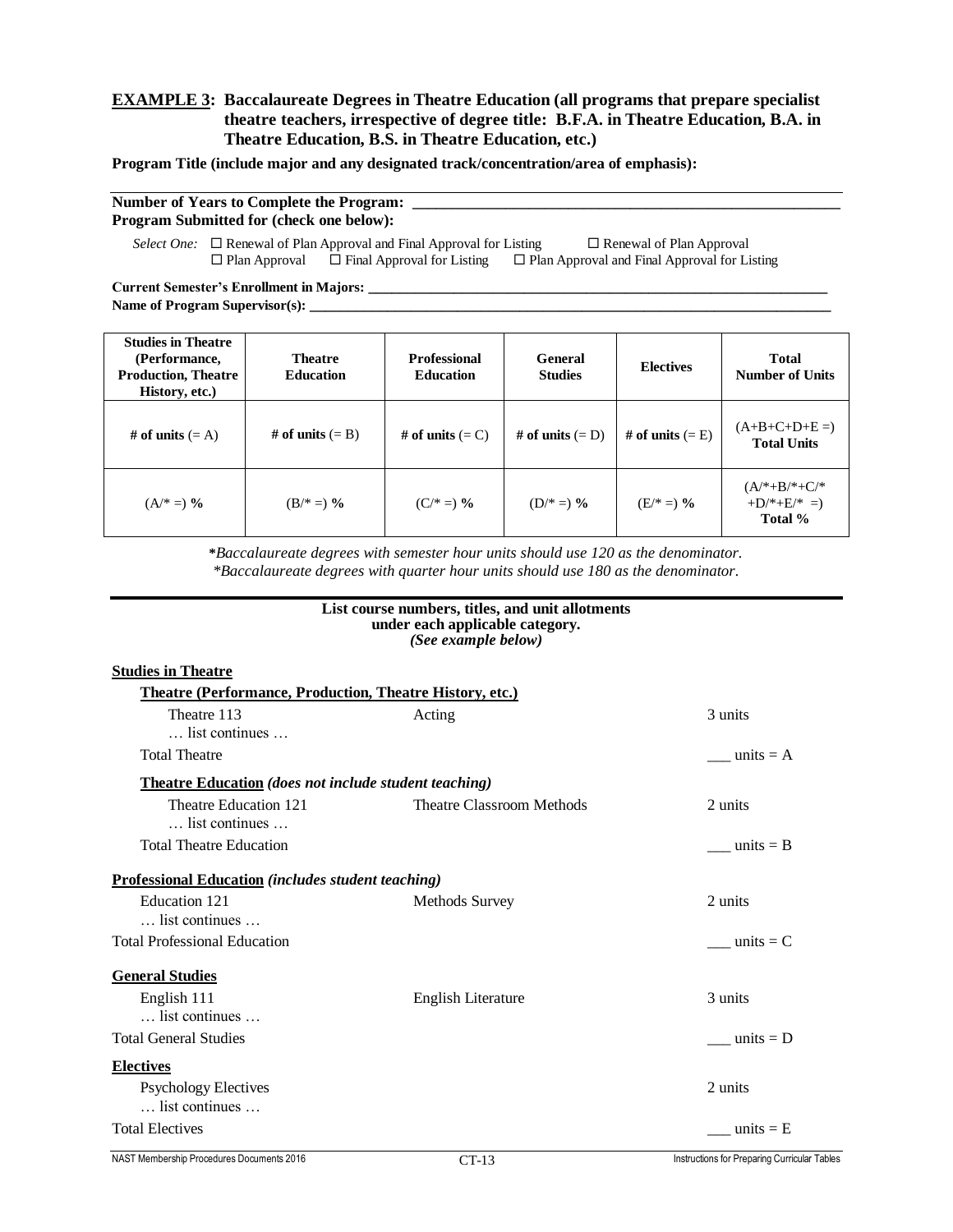# **Instructions for Preparing Curricular Tables for**

## **MASTER'S PROGRAMS**

- Complete a separate table for every major and (if applicable) each track/concentration/area of emphasis if designated in every master's degree curriculum, using one of the following table templates according to the type of degree being described.
- Institutions may modify a table template to aid in the accurate description of program offerings.
- If applicable, separate boxes may be added in a table for electives. Distinguish clearly between theatre electives and non-theatre electives.
- Each completed curricular table should describe a specific curricular offering.
- Degree titles, including tracks/concentrations/areas of emphasis if designated, must match the specific content of the offering. Degrees should not be named for the units in which they are housed but by their content.
- Within each curricular table, develop a detailed curricular outline giving course numbers, titles, and unit allotments in categories that conform to those in the table. Refer to the curricular structure of the appropriate degree option in the latest edition of the NAST *Handbook* and any current addenda for clarification of "Studio or Related Area;" "Major Studies in Theatre;" "Other Studies in Theatre;" "Core of Required Studies in Theatre Education;" "Electives," etc. Attach a brief description of each course in the degree unless course descriptions are included in the institution's catalog or in other parts of the Self-Study and referenced.
- All institutions should use either 30 semester hours or 45 quarter hours as a base (denominator) for determining percentages for *initial master's degrees* (e.g., Master of Arts and Master of Science), and either 60 semester hours or 90 quarter hours as a base (denominator) for determining percentages for *terminal master's degrees* (e.g., Master of Fine Arts, Master of Fine Arts in Theatre Education). If programs require more than 30 semester hours or more than 45 quarter hours, this will result in percentage totals greater than 100% – this is acceptable. *See "How To Calculate Percentages" on page CT-3.*
- Provide in the appropriate boxes the number of units for each portion of the curriculum and the percentage of the total units (based on the required denominator) this represents.
- For the purposes of preparing curricular tables, a "unit" represents either one semester hour of credit, or one quarter hour of credit.
- Please refer to the latest edition of the NAST *Handbook* and any current addenda for specific master's degree Standards and Guidelines.
- Examples of curricular tables for master's degrees follow.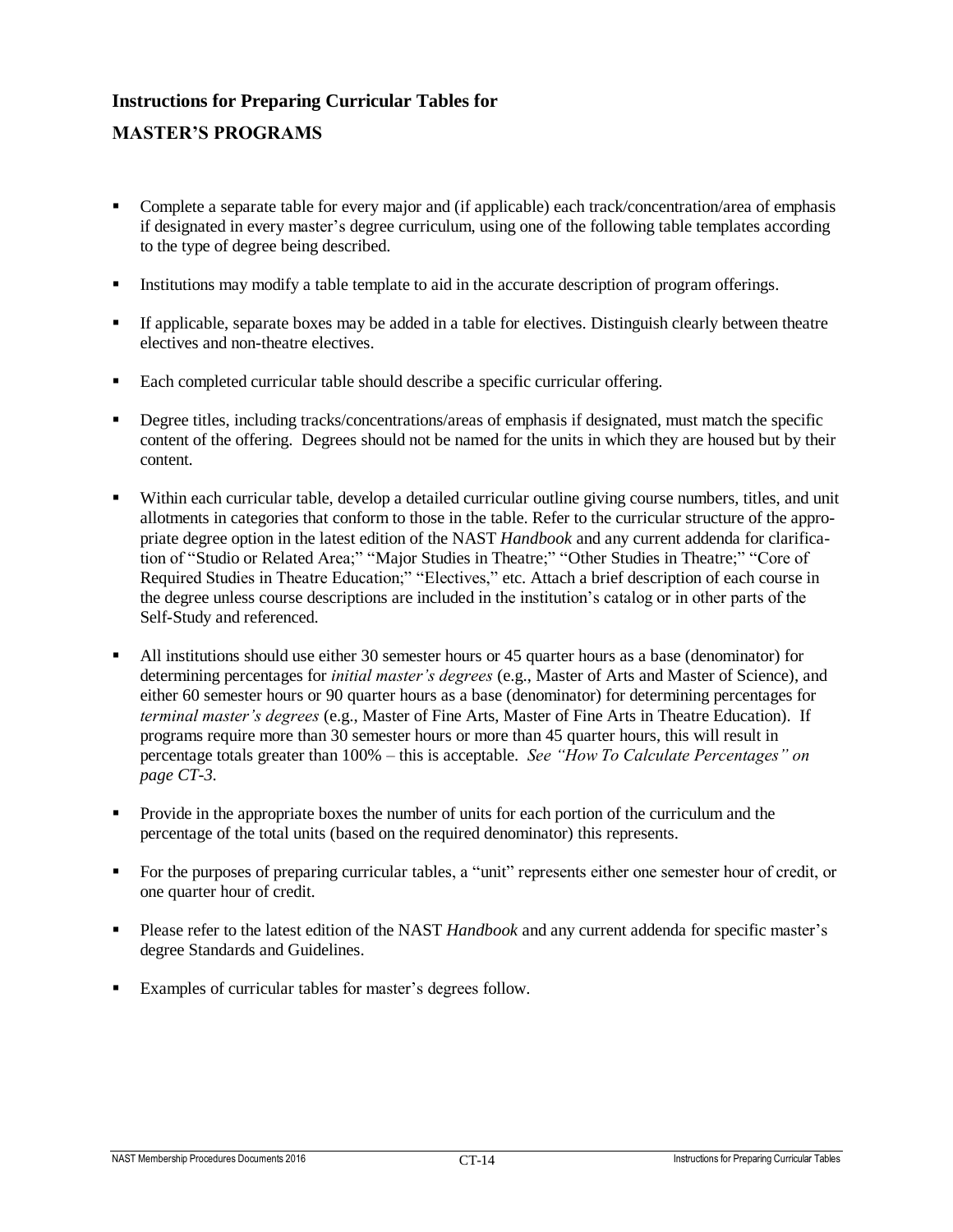#### **EXAMPLE 1: Specific Initial Master's Degrees (M.A./M.S. degrees in theatre)** *[See NAST* **Handbook** *for the distinction between "initial" and "terminal" master's degrees.]*

#### **Program Title (include major and any designated track/concentration/area of emphasis):**

| <b>Number of Years to Complete the Program:</b> |  |
|-------------------------------------------------|--|
| <b>Program Submitted for (check one below):</b> |  |

*Select One:* □ Renewal of Plan Approval and Final Approval for Listing □ Renewal of Plan Approval  $\Box$  Plan Approval  $\Box$  Final Approval for Listing  $\Box$  Plan Approval and Final Approval for Listing

**Current Semester's Enrollment in Majors: \_\_\_\_\_\_\_\_\_\_\_\_\_\_\_\_\_\_\_\_\_\_\_\_\_\_\_\_\_\_\_\_\_\_\_\_\_\_\_\_\_\_\_\_\_\_\_\_\_\_\_\_\_\_\_\_\_\_\_** Name of Program Supervisor(s): \_\_

| <b>Major Studies</b><br>in Theatre | <b>Other Studies</b><br>in Theatre | <b>Electives</b>   | <b>Total</b><br><b>Number of Units</b> |
|------------------------------------|------------------------------------|--------------------|----------------------------------------|
| # of units $(= A)$                 | # of units $(= B)$                 | # of units $(= C)$ | $(A+B+C=)$<br><b>Total Units</b>       |
| $(A^* =)$ %                        | $(B/* =)$ %                        | $(C/* =)$ %        | $(A^{*}+B^{*}+C^{*}=)$<br>Total %      |

**\****M.A. and M.S. degrees with semester hour units should use 30 as the denominator. \*M.A. and M.S. degrees with quarter hour units should use 45 as the denominator.*

#### **List course numbers, titles, and unit allotments under each applicable category.** *(See example below)*

**Major Studies in Theatre** Theatre 603 Acting 3 units … list continues … Total Major Studies in Theatre \_\_\_\_ units = A **Other Studies in Theatre** Theatre 711 Survey 1 unit … list continues … Total Other Studies in Theatre \_\_\_\_ units = B **Electives** 4 units from among the following: … list continues … Total Electives and the contract of the contract of the contract of the contract of the contract of the contract of the contract of the contract of the contract of the contract of the contract of the contract of the contra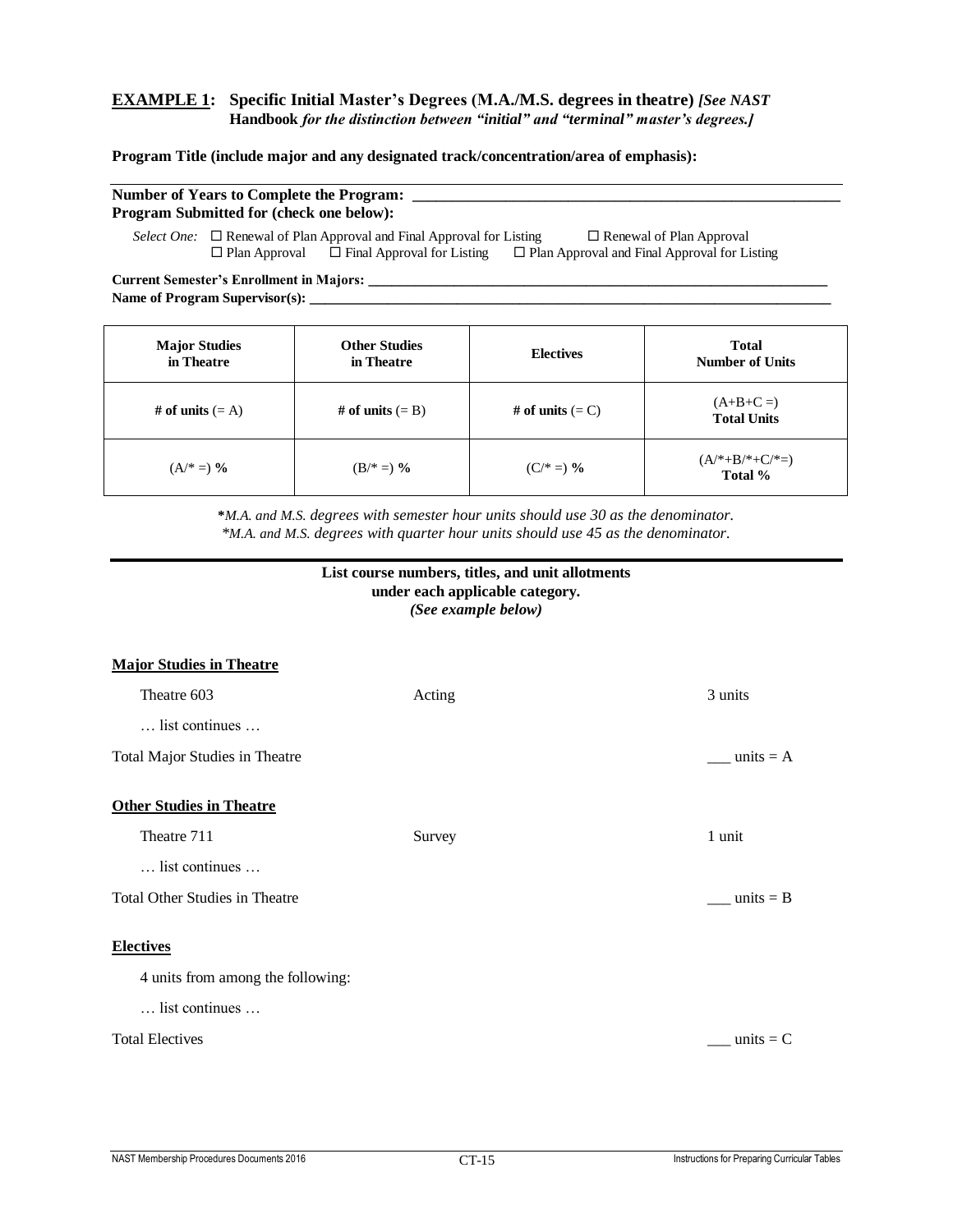#### **EXAMPLE 2: Specific Terminal Master's Degrees (M.F.A. degrees in theatre or the equivalent)** *[See NAST* **Handbook** *for the distinction between "initial" and "terminal" master's degrees.]*

#### **Program Title (include major and any designated track/concentration/area of emphasis):**

## Number of Years to Complete the Program: **Program Submitted for (check one below):**

*Select One:*  $\Box$  Renewal of Plan Approval and Final Approval for Listing  $\Box$  Renewal of Plan Approval  $\Box$  Plan Approval  $\Box$  Final Approval for Listing  $\Box$  Plan Approval and Final Approval for Listing

**Current Semester's Enrollment in Majors: \_\_\_\_\_\_\_\_\_\_\_\_\_\_\_\_\_\_\_\_\_\_\_\_\_\_\_\_\_\_\_\_\_\_\_\_\_\_\_\_\_\_\_\_\_\_\_\_\_\_\_\_\_\_\_\_\_\_\_** Name of Program Supervisor(s):

| <b>Studio or Related Areas</b> | <b>Other Studies</b><br>in Theatre | <b>Electives</b>   | <b>Total</b><br><b>Number of Units</b> |
|--------------------------------|------------------------------------|--------------------|----------------------------------------|
| # of units $(= A)$             | # of units $(= B)$                 | # of units $(= C)$ | $(A+B+C=)$<br><b>Total Units</b>       |
| $(A^{*} =)$ %                  | $(B/* =)$ %                        | $(C/* =)$ %        | $(A^{*}+B^{*}+C^{*}=)$<br>Total %      |

**\****M.F.A. degrees with semester hour units should use 60 as the denominator. \*M.F.A. degrees with quarter hour units should use 90 as the denominator.*

#### **List course numbers, titles, and unit allotments under each applicable category.** *(See example below)*

| <b>Studio or Related Areas</b>        |             |                |
|---------------------------------------|-------------|----------------|
| Theatre 617                           | Acting      | 3 units        |
| list continues                        |             |                |
| <b>Total Studio or Related Areas</b>  |             | units $= A$    |
|                                       |             |                |
| <b>Other Studies in Theatre</b>       |             |                |
| Theatre 701                           | Scenography | 1 unit         |
| list continues                        |             |                |
| <b>Total Other Studies in Theatre</b> |             | $\_ units = B$ |
|                                       |             |                |
| <b>Electives</b>                      |             |                |
| 6 units from among the following:     |             |                |
| list continues                        |             |                |
| <b>Total Electives</b>                |             | units $= C$    |
|                                       |             |                |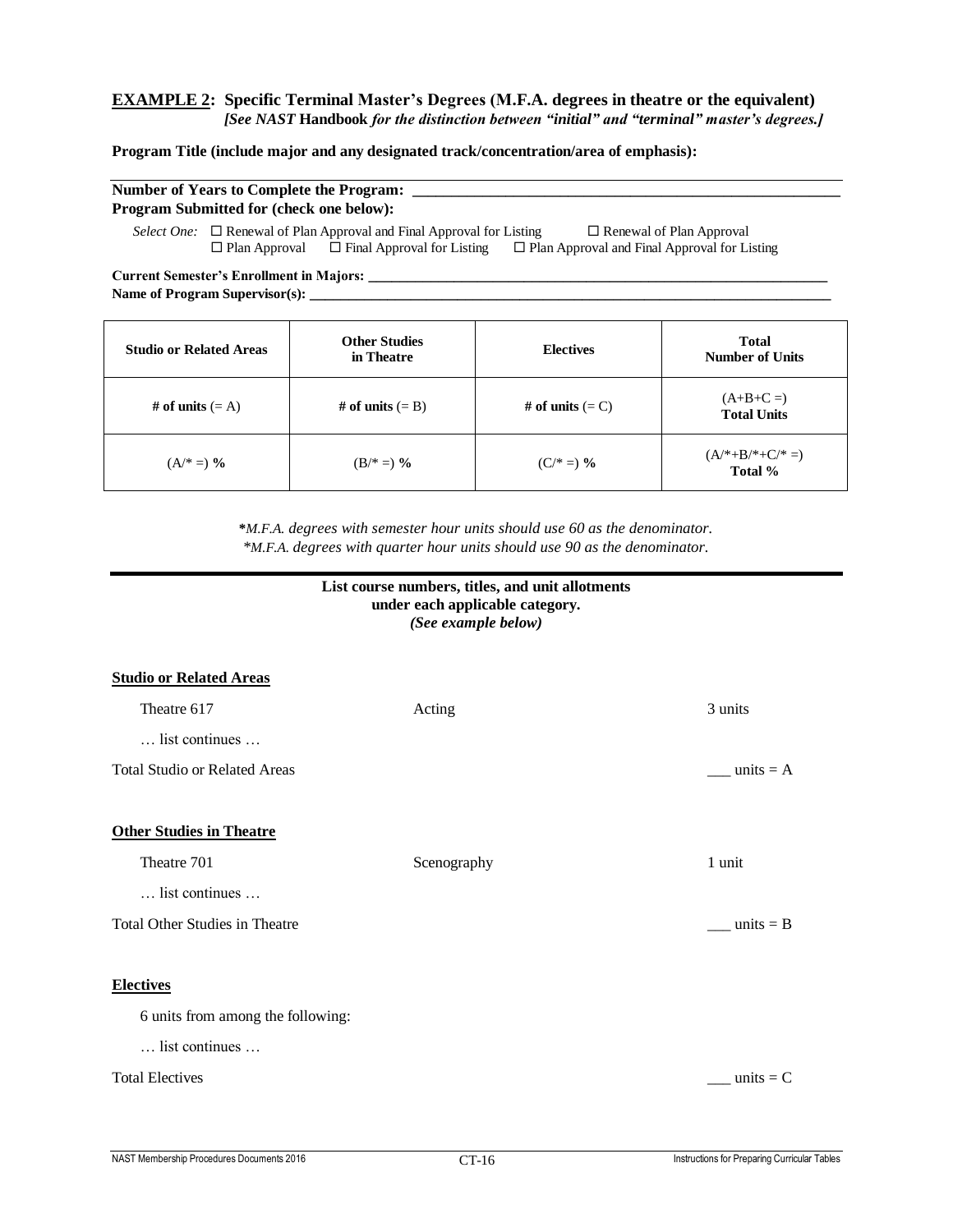#### **EXAMPLE 3: Specific Master's Degrees in Theatre Education (M.A./M.S. degrees in theatre education)**

#### **Program Title (include major and any designated track/concentration/area of emphasis):**

| <b>Number of Years to Complete the Program:</b> |  |
|-------------------------------------------------|--|
| <b>Program Submitted for (check one below):</b> |  |

*Select One:*  $\Box$  Renewal of Plan Approval and Final Approval for Listing  $\Box$  Renewal of Plan Approval  $\Box$  Plan Approval  $\Box$  Final Approval for Listing  $\Box$  Plan Approval and Final Approval for Listing

**Current Semester's Enrollment in Majors: \_\_\_\_\_\_\_\_\_\_\_\_\_\_\_\_\_\_\_\_\_\_\_\_\_\_\_\_\_\_\_\_\_\_\_\_\_\_\_\_\_\_\_\_\_\_\_\_\_\_\_\_\_\_\_\_\_\_\_** Name of Program Supervisor(s):

| <b>Core of Required Studies</b><br>in Theatre Education | <b>Other Studies</b><br>in Theatre | <b>Electives</b>   | <b>Total</b><br><b>Number of Units</b> |
|---------------------------------------------------------|------------------------------------|--------------------|----------------------------------------|
| # of units $(= A)$                                      | # of units $(= B)$                 | # of units $(= C)$ | $(A+B+C=)$<br><b>Total Units</b>       |
| $(A^{*}=)$ %                                            | $(B/* =)$ %                        | $(C/* =)$ %        | $(A^{*}+B^{*}+C^{*}=)$<br>Total %      |

**\****M.A. and M.S. degrees with semester hour units should use 30 as the denominator. \*M.A. and M.S. degrees with quarter hour units should use 45 as the denominator.*

**\****M.F.A. degrees with semester hour units should use 60 as the denominator. \*M.F.A. degrees with quarter hour units should use 90 as the denominator.*

#### **List course numbers, titles, and unit allotments under each applicable category.** *(See example below)*

| <b>Core of Required Studies in Theatre Education</b> |                           |                    |
|------------------------------------------------------|---------------------------|--------------------|
| Theatre 651                                          | Methods                   | 3 units            |
| $\ldots$ list continues $\ldots$                     |                           |                    |
| Total Core of Required Studies in Theatre Education  |                           | $\_ units = A$     |
| <b>Other Studies in Theatre</b>                      |                           |                    |
| Theatre 550                                          | <b>History of Theatre</b> | 1 unit             |
| list continues                                       |                           |                    |
| <b>Total Other Studies in Theatre</b>                |                           | $\angle$ units = B |
| <b>Electives</b>                                     |                           |                    |
| 6 units from among the following:                    |                           |                    |
| list continues                                       |                           |                    |
| <b>Total Electives</b>                               |                           | units $= C$        |
|                                                      |                           |                    |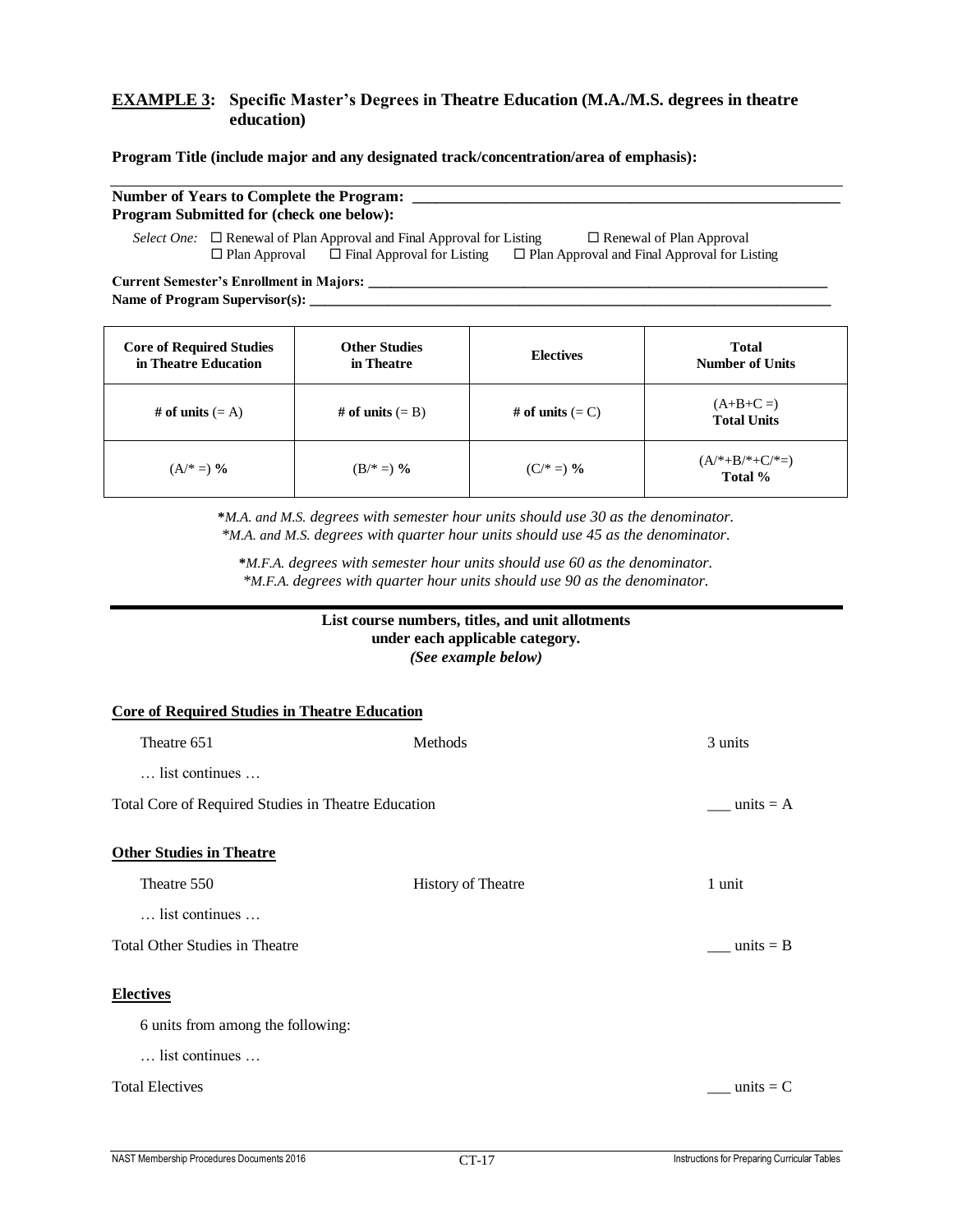# **Instructions for Preparing Curricular Tables for DOCTORAL PROGRAMS**

- Complete a separate table for every major and (if applicable) each track/concentration/area of emphasis if designated in every doctoral degree curriculum, using the following table template.
- Institutions may modify a table template to aid in the accurate description of program offerings.
- If applicable, separate boxes may be added in a table for electives. Distinguish clearly between theatre electives and non-theatre electives.
- Each completed curricular table should describe a specific curricular offering.
- Degree titles, including tracks/concentrations/areas of emphasis if designated, must match the specific content of the offering. Degrees should not be named for the units in which they are housed but by their content.
- Within each curricular table, develop a detailed curricular outline giving course numbers, titles, and unit allotments in categories that conform to those in the table. Refer to the curricular structure of the appropriate degree option in the latest edition of the NAST *Handbook* and any current addenda for clarification of "Major Area"; "Other Studies in Theatre"; "Electives," etc. Attach a brief description of each course in the degree unless course descriptions are included in the institution's catalog or in other parts of the Self-Study and referenced.
- Provide in the appropriate boxes the number of units for each portion of the curriculum.
- For the purposes of preparing curricular tables, a "unit" represents either one semester hour of credit, or one quarter hour of credit.
- Please refer to the latest edition of the NAST *Handbook* and any current addenda for doctoral degree Standards and Guidelines.
- An example of a curricular table for a doctoral degree follows.